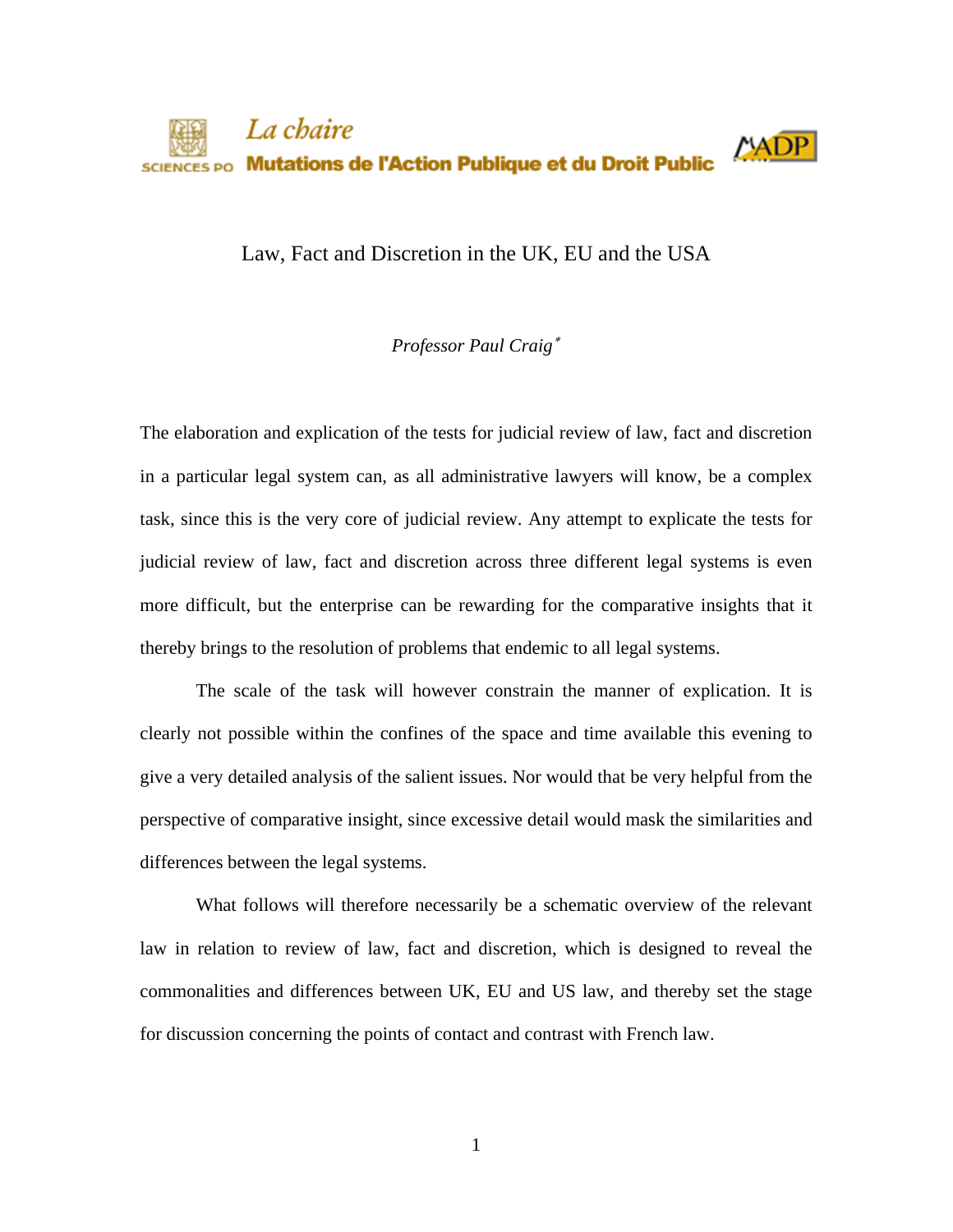### 1. JUDICIAL REVIEW: QUESTIONS OF LAW

### 1) *Preliminary*:

- a) Legal systems will commonly distinguish between law, fact and discretion for the purposes of judicial review. The nature of these distinguishing criteria can be contentious. There are differing views, for example, as to the criteria for regarding an issue as one of law, as opposed to fact. This is an endemic problem in all legal systems, and the criteria to be found in any one legal system may not necessarily be applied consistently by the courts. The criteria for distinguishing between law and fact, or law and discretion may moreover differ as between legal systems. It would clearly be impossible within the confines of the present discussion to consider the detailed positive law for the three systems under scrutiny, since this intellectual exercise could easily occupy the entirety of the time at our disposal.
- b) For the purposes of the present discussion I shall therefore distinguish between the terms law and fact in the following manner. The paradigm instance of fact involves a dispute as to what are commonly termed primary facts, what people saw, heard, did, etc., although as we shall see in the discussion concerning review of fact, the nature of these inquiries may be more complex in certain areas than in others. The paradigm instance of a question of law for the purposes of judicial review in the UK, USA and EU is the meaning to be accorded to a statutory term that defines the initial decision-maker's scope of authority. Thus an agency may be accorded power in the following terms. The empowering statute may say 'if an employee is injured at work, then he shall be given compensation'. The company may contend that the person injured was not an employee and hence the agency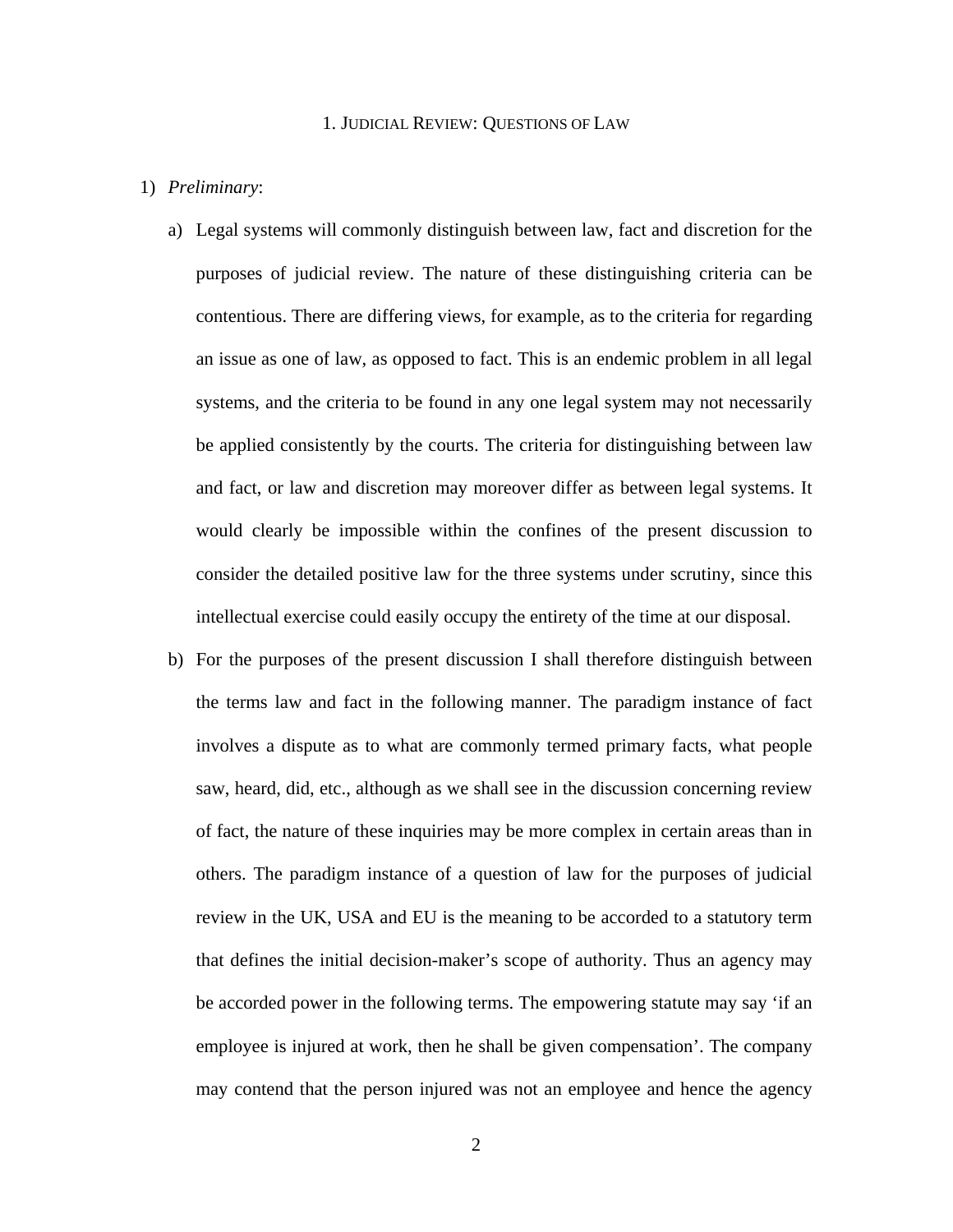could not award compensation. The meaning of the term 'employee' will commonly be regarded as an issue of law in the flowing sense. The primary facts will tell one that a person was, for example, working certain hours per week, under certain terms, with a particular degree of control exercised by the employer. These facts by themselves will not however tell one whether the person should therefore be regarded as an 'employee' for the purposes of the particular statute. That can only be resolved through giving a legal meaning to the term 'employee'. The courts will interpret the term 'employee' in the light of existing legal principle and the purposes of the particular statute, which will lead to a legal meaning for that term. The legal meaning will then be applied to facts, or to put the matter conversely, it will then be decided whether the factual nature of the working conditions of the person injured in this case meant that he came within the definition of 'employee' for the purposes of this statute.

- 2) *The Test for Judicial Review*: we can now consider the test for judicial review which the courts will use in relation to issues of law. Four possible tests or types of test can be distinguished in this regard.
	- a) The reviewing court simply substitutes judgment on the meaning of the relevant legal term. By substitution of judgment I mean that the reviewing court will decide for itself what the legal meaning of the term should be and will quash or invalidate the decision of the initial decision-maker if it does not accord with the meaning decided on by the court. This is the approach adopted in most, if not all civil law countries; it is the approach adopted in the EU by the Community courts;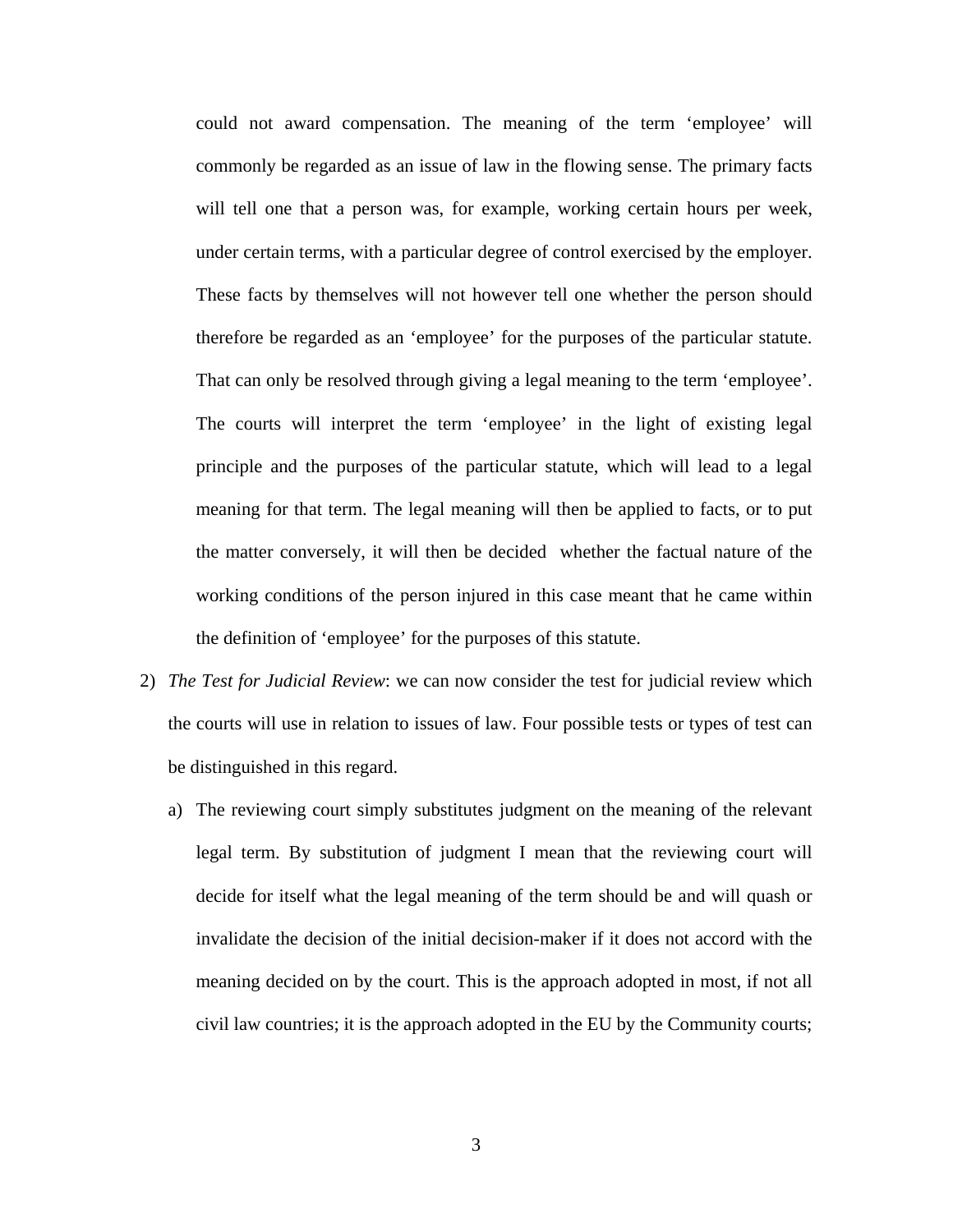it is the predominant approach in the UK, (*Anisminic, Page, South Yorkshire Transport*).

- b) The reviewing court substitutes judgment on some of the issues of law that define the scope of an agency's authority, but not all of them. This was the approach that dominated the case law in the UK for 250 years under the title of the collateral or jurisdictional fact doctrine.
- c) The court substitutes judgment on certain issues of law, and uses a rationality test for others. This is the approach in the USA in the famous *Chevron* case.<sup>[1](#page-33-1)</sup> In that case the Supreme Court drew the following distinction. *If* a court reviewing an agency's construction of the meaning of a term in a statute decided that Congress had a specific intention on the precise question in issue then that intention should be given effect to. The court will substitute judgment for that of the agency and impose the meaning of the term Congress had intended.<sup>[2](#page-33-1)</sup> If, however, the reviewing court decided that Congress had not directly addressed the point of statutory construction, the court did *not* simply impose its own construction on the statute. Rather, if the statute was silent or ambiguous with respect to the specific issue, the question for the court was whether the agency's answer was based on a permissible construction of the statute. In answering this question the reviewing court might uphold the agency finding even though it was not the interpretation which the court itself would have adopted, and even though it was only one of a range of permissible such findings that could be made.<sup>[3](#page-33-1)</sup> Moreover, the Supreme Court also held that the delegation to an agency of the determination of a particular issue might well be implicit rather than explicit, and that in such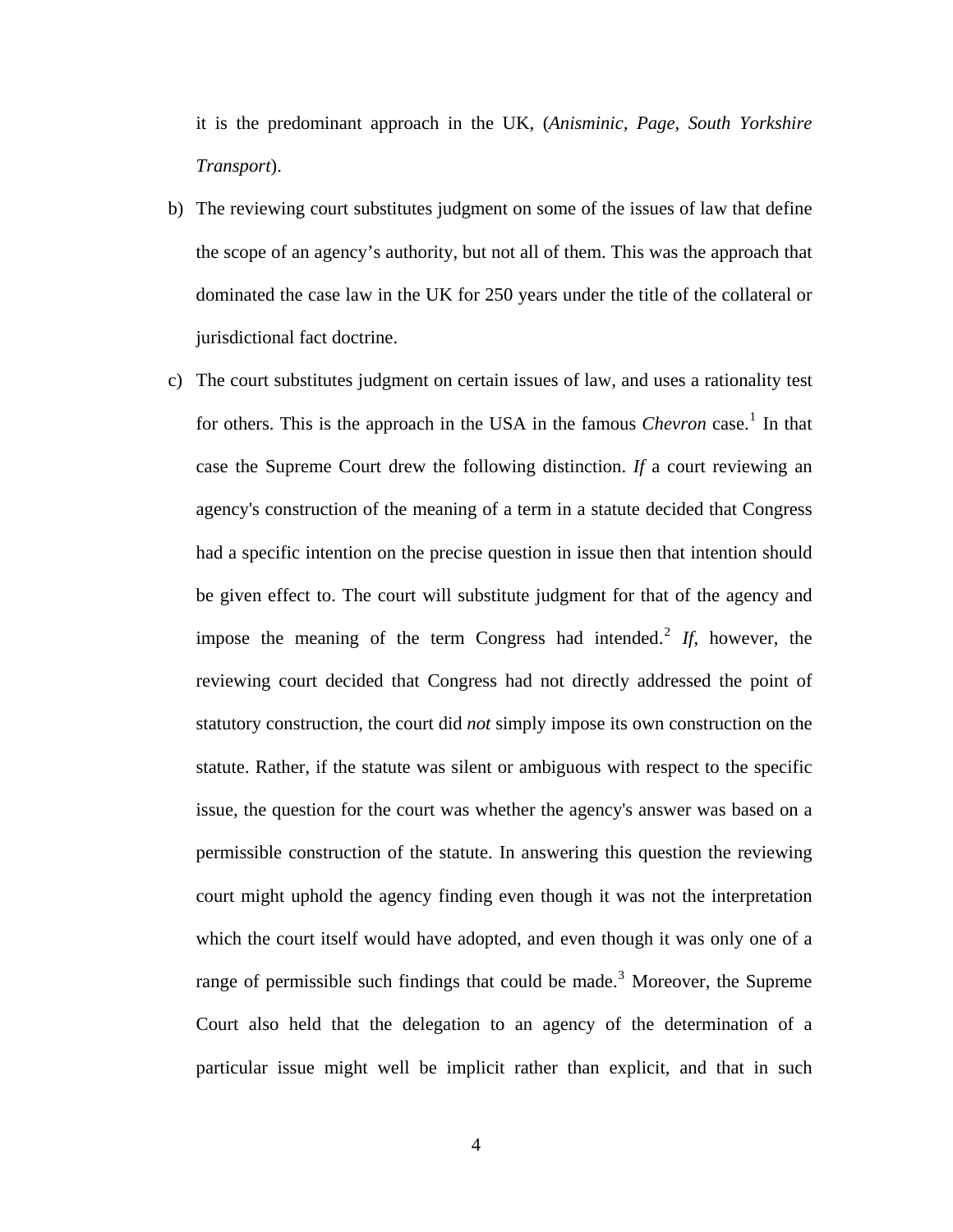instances "a court may not substitute its own construction of a statutory provision for a reasonable interpretation made by the administrator of an agency".<sup>[4](#page-33-1)</sup>

- d) The reviewing court uses a number of functional considerations to determine the intensity of review of the issue of law placed before it in a particular case. This is the approach used by the Canadian courts. They will take account of the expertise of the agency, the nature of the question that is in dispute, whether that question is one which the agency is well-placed to interpret, and whether there is a clause that limits or restricts judicial review. The courts will, depending on the answers to this range of factors, either substitute judgment, or more commonly use a less intensive form of review, cast in terms of rationality.
- 3) *Normative Reflection*: The following points can be made by way of normative reflection on this positive law.
	- a) The second, third and fourth approaches in the previous section are premised implicitly or explicitly on the assumption that an issue can be characterized in conceptual terms as one of law, without this necessarily entailing substitution of judgment by the reviewing court. On these approaches, the reviewing court must maintain some real control over the primary or initial decision-maker, but this does not have to take the form of substitution of judgment, but can rather take the form of a rationality test, or something akin thereto. This might well sound shocking, heretical, or simply undesirable to those from a civil law background, but then one of the virtues of comparative law is to test the fundamental assumptions about one's own system against those from other legal orders.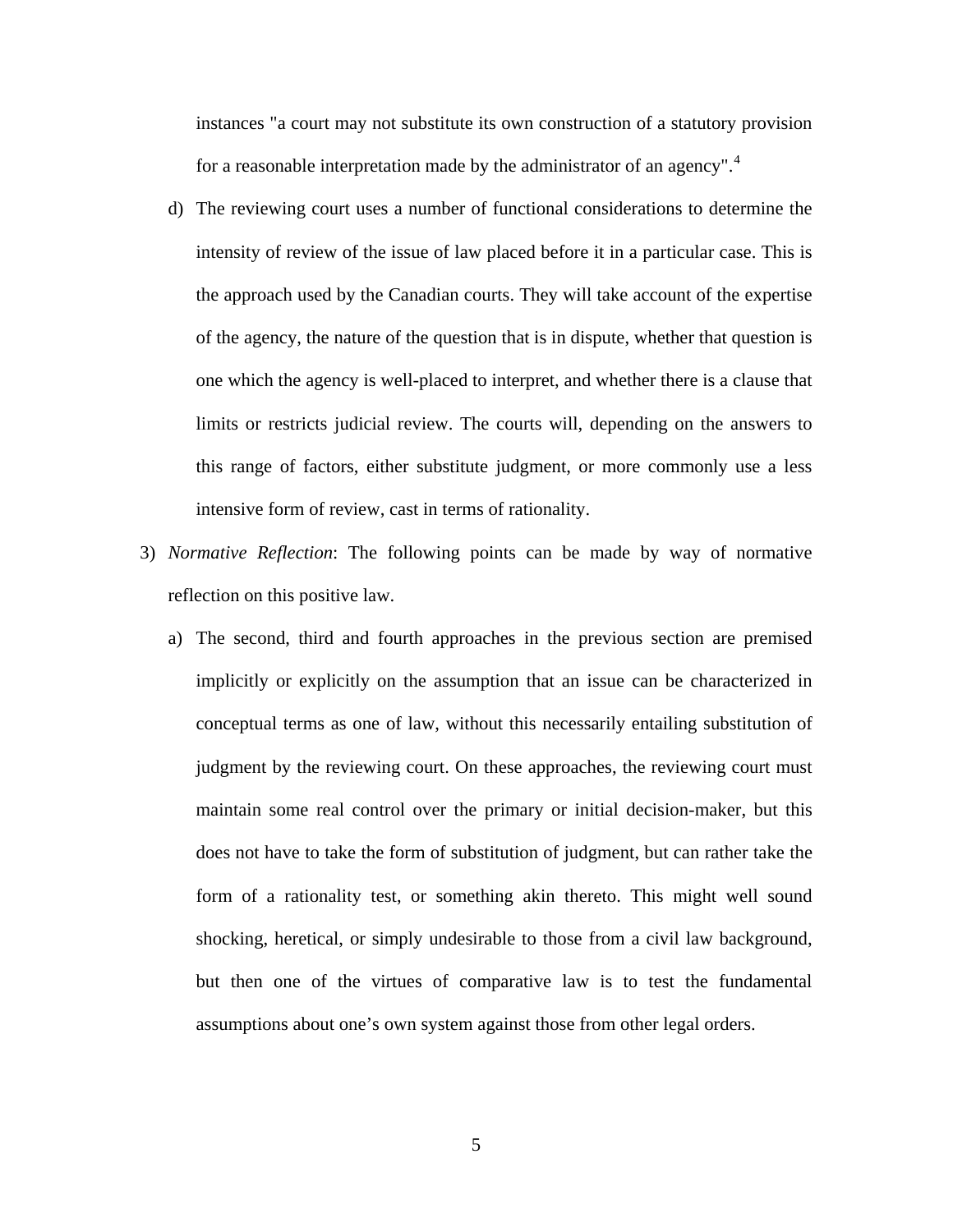- b) This does not in any way mean that the first approach is wrong or misconceived. There may be many reasons why a legal system feels that it should adhere to the first approach. These reasons may well be eclectic: they may be in part derived from a reading of that country's constitution; they may in part flow from the view that it is simply axiomatic that courts decide questions of law; they may be based on the implicit legal theoretical assumption that it is wrong or dangerous to acknowledge that legal terms may have more than one reasonable interpretation; the established judiciary may be an unwilling to accept that an interpretation of a legal term by the initial decision maker should ever be accorded legal respect; there may be distrust of the established bureaucracy which translates for these purposes into the desire to impose strong controls through substitution of judgment on issues of law.
- c) It should moreover be recognized that there are problems/tensions in legal systems that use approaches two, three or four. This can be exemplified by the jurisprudence of the US Supreme Court on the *Chevron* test. The court possesses considerable judicial discretion in deciding whether a case should come within part one of the test, and lead to substitution of judgment, or whether it should come within part two of the test, and be subject to rationality review. There has been real disagreement within the Supreme Court as to the nature of the divide between the two parts of the test. The broad view of Chevron part one sees it as a resolvability test: provided that the reviewing court can decide on the meaning of the disputed term using ordinary tools of statutory construction broadly conceived then the case fall within part one and the court substitutes judgment. The narrow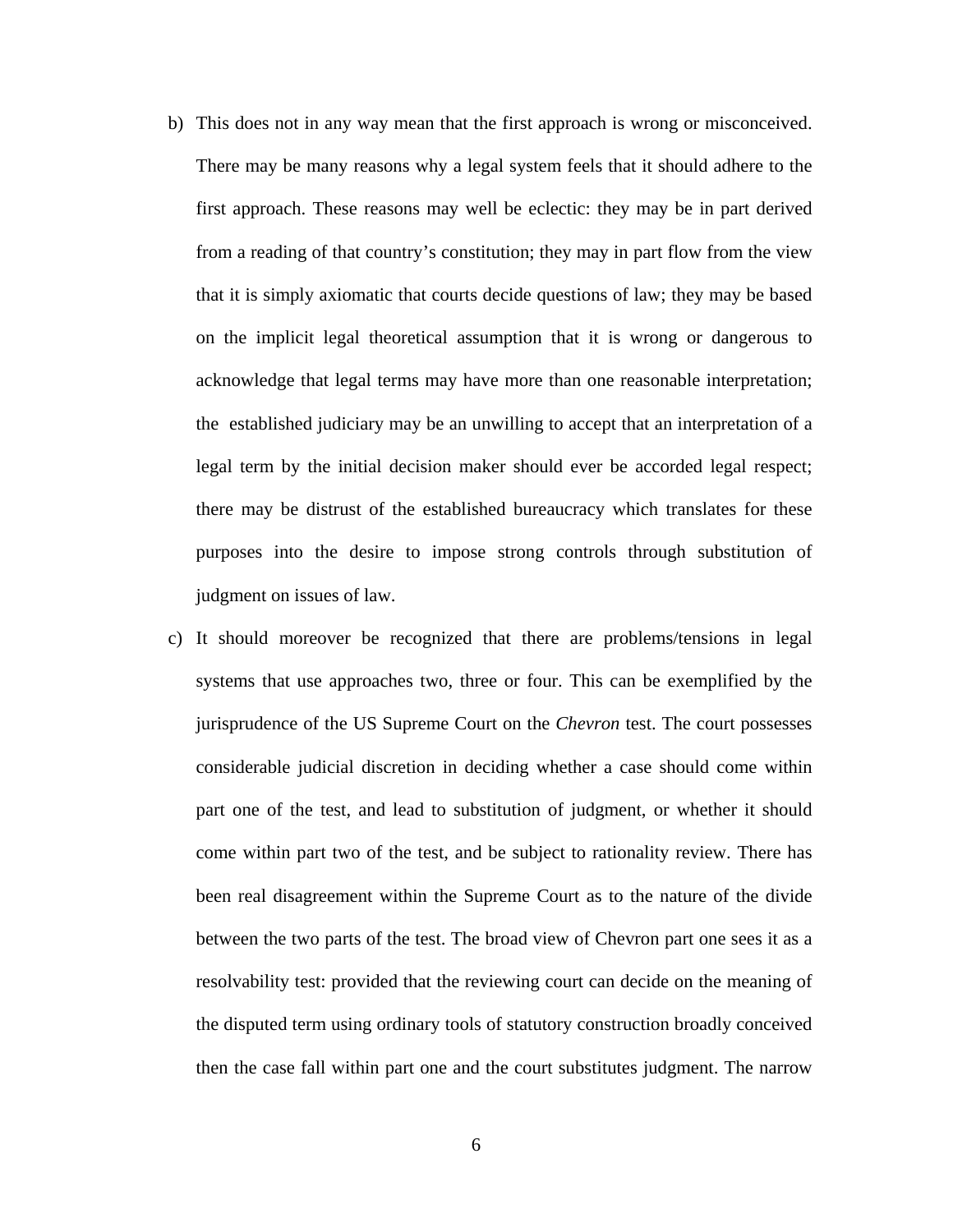view of Chevron part one sees it as a clarity test: only if the meaning of the disputed term really is clear from the face of the statute should the matter be regarded as within Chevron part one. See *Cardozo-Fonseca, Rust, Tobacco* case. See also the problems caused by the *Mead* judgment.

## 2. JUDICIAL REVIEW: QUESTIONS OF FACT

- 1) *Preliminary*: Primary facts, what is seen done, heard etc, may be simple or they may be complex. This may be obvious but it is important nonetheless. Where the primary fact is relatively straightforward then it is realistic to think in terms of the primary fact being established or not through 'observation' or 'perception': did A hit B, was C seen by D etc. However there may be many instances where more complex primary facts require 'evaluation', rather than simple 'observation' or 'perception'. Thus many of the factual issues that arise in, for example, competition cases, or those concerning state aid, are of this kind.
- 2) *The Standard of Review*: There are once again a number of different tests for review of fact that the courts can use.
	- a) The courts might substitute judgment on the facts for that of the primary decisionmaker. This option is acknowledged in UK and US law, and also implicitly in EU law. It is however rare. The court will normally regard the primary decisionmaker, who may have heard oral argument and have intimate knowledge of the dossier, as the person best equipped to make factual determinations. Thus in UK and US law substitution of judgment will normally only be undertaken when there is either some indication of structural infirmity with the decision-making process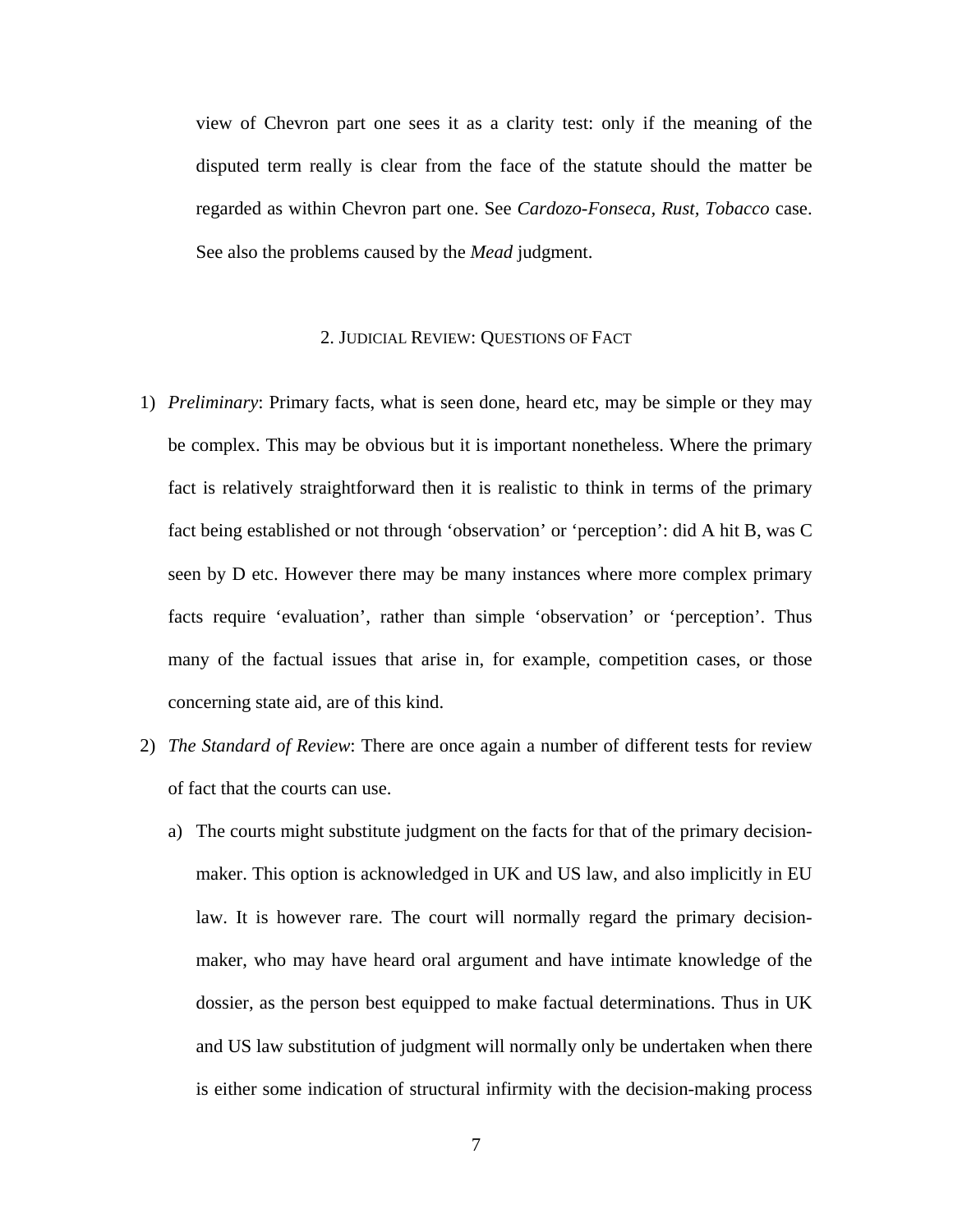used by the primary decision-maker, or where the reviewing court feels equally or better equipped to find or evaluate facts as the primary decision-maker.

- b) The courts can use a substantial evidence test. This is the general approach in US law in relation to the assessment of more formal factual findings resulting in a record of the proceedings. The courts will uphold the agency finding if there is substantial evidence in the record as a whole, even if the court might not have made those findings if it had been the initial decision-maker.<sup>[5](#page-33-1)</sup> There must be such relevant evidence as a reasonable mind might accept as adequate to support a conclusion.<sup>[6](#page-33-1)</sup> The courts might, alternatively, use a test for review couched in terms of rationality or arbitrariness. Such tests have been deployed in the USA in relation to factual findings resulting from less formal adjudicatory proceedings, and in relation to informal rule-making, the argument being that criteria framed in terms of rationality or arbitrariness are better suited to situations where there is no formal record. There is however considerable support for the view that tests of rationality and arbitrariness tend to converge with the substantial evidence test, in the sense that a finding unsupported by substantial evidence is regarded as arbitrary.<sup>[7](#page-33-1)</sup>
- c) The approach to review of factual findings in the UK has been uncertain and unsatisfactory in the past. Some greater clarity has been forthcoming as a result of a Court of Appeal judgment that laid down the following test: First, there must have been a mistake as to an existing fact, including a mistake as to the availability of evidence on a particular matter. Secondly, the fact or evidence must have been 'established', in the sense that it was uncontentious and objectively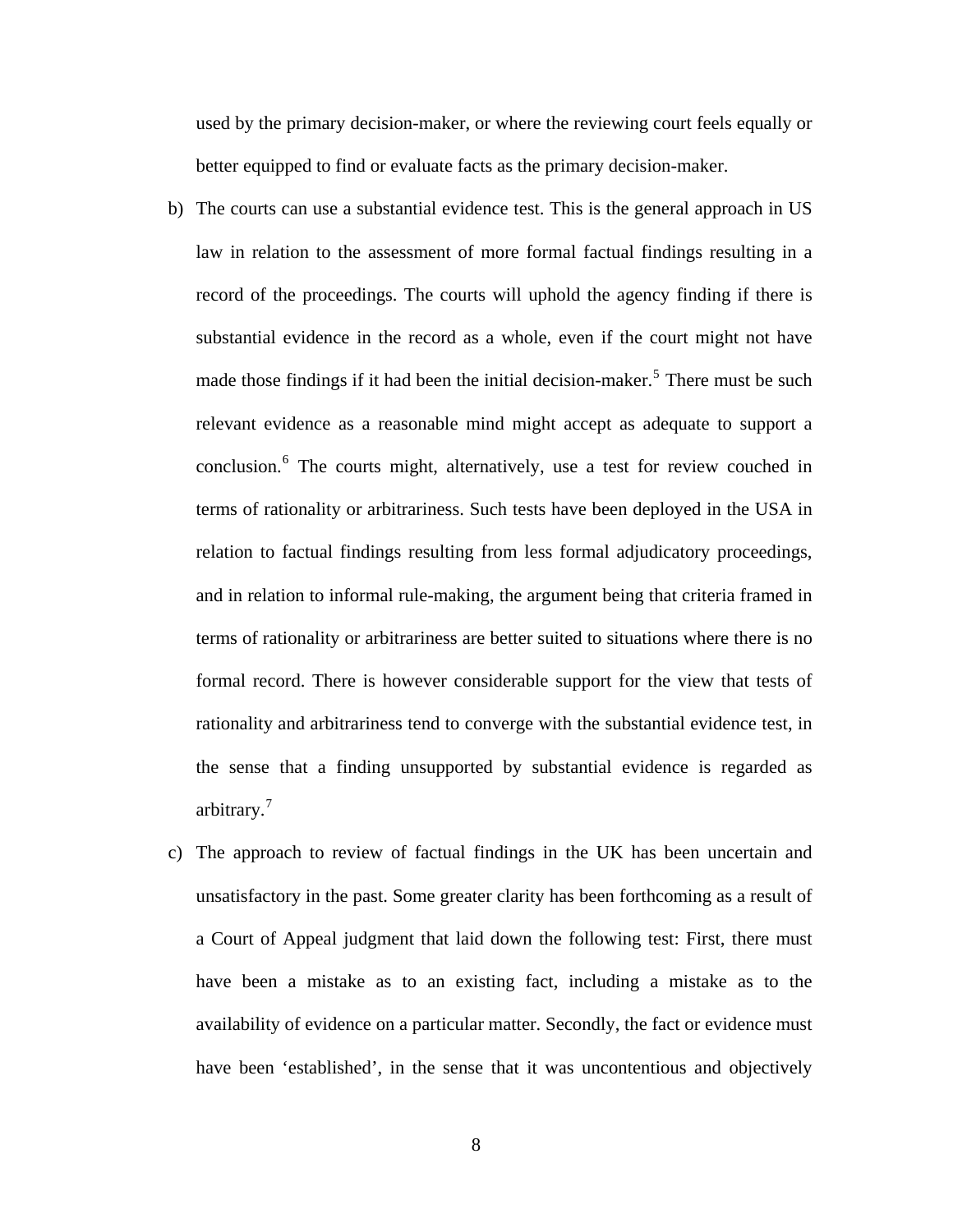verifiable. Thirdly, the appellant (or his advisers) must not have been responsible for the mistake. Fourthly, the mistake must have played a material (not necessarily decisive) part in the Tribunal's reasoning.

- d) The test for review of fact in the EU is manifest error. It will be for the applicant or claimant to show that the initial decision-maker, usually the Commission, made some manifest error in its handling of the facts, and the Community courts state repeatedly that it is not for them to substitute their judgment on the facts for that of the Commission. However, as we shall below, the meaning accorded to manifest error has altered considerably in the Court's more recent jurisprudence.
- 3) *Normative Reflection*: A number of points can be made about judicial approaches to review of fact in the light of the tests set out in the preceding section.
	- a) Other things being equal, if a legal system opts for strict substitution of judgment on issues of law, there will be greater incentive for the courts to 'manipulate' the law/fact or law /discretion distinctions for the following reason. The court may be wedded to the idea that it should substitute judgment on issues of law, but feel that it does not wish to do so in a particular case that has come before it. The court does not feel that it can or should modify doctrinal orthodoxy in relation to substitution of judgment on issues of law; it does not therefore regard it as open to the court to admit that the issue is conceptually to be regarded as one of law, and apply any form of review other than substitution of judgment. In such circumstances, if the court does not wish to substitute judgment then its only option is to classify the issue that has come before it as one of fact or discretion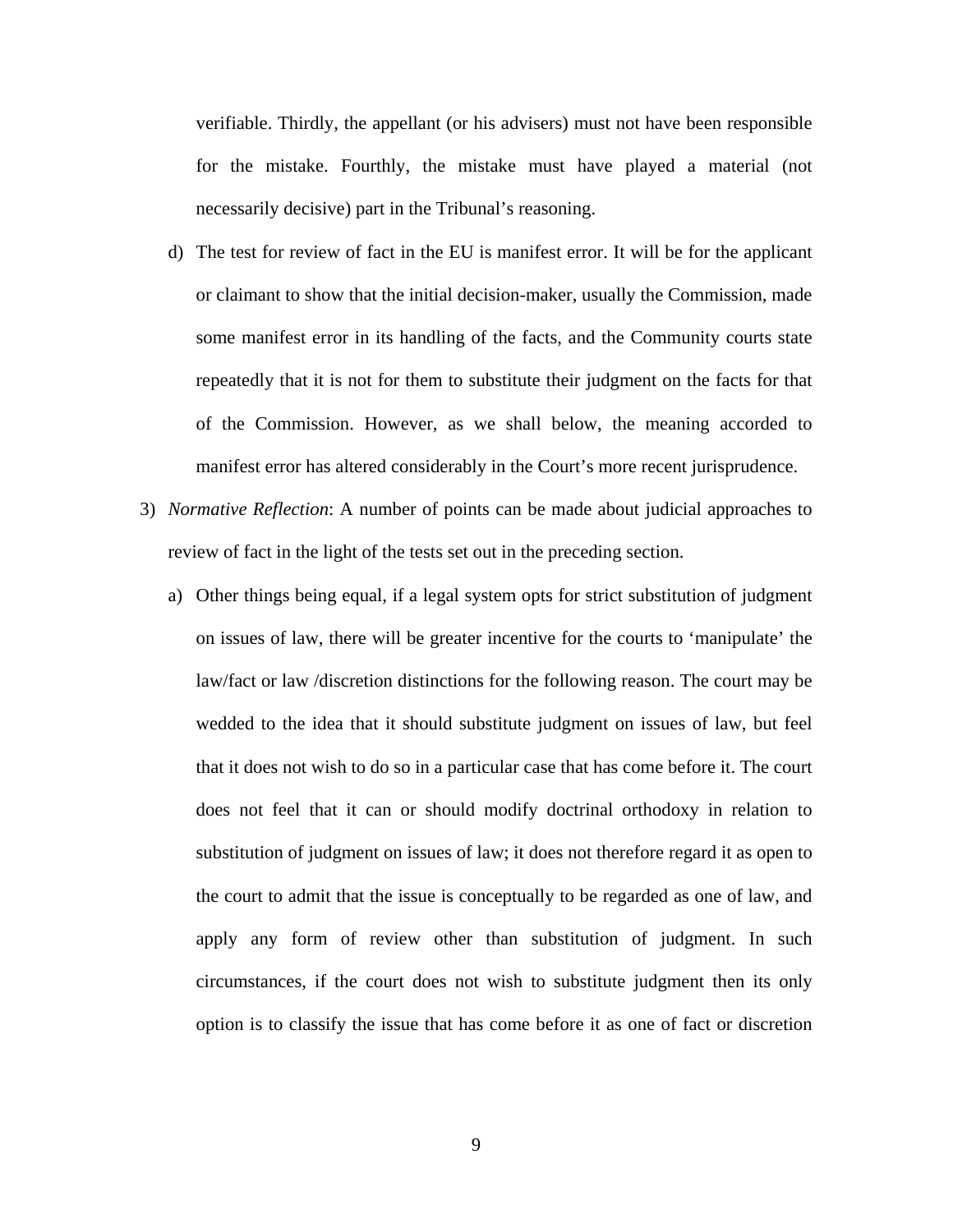and apply a less intensive standard of review. There is evidence of this in EU law and in UK law.

b) It should be recognized that the courts can alter the intensity of review of facts, even though they do not alter the doctrinal label through which such review is conducted. This can be exemplified by the transformation in the meaning and application review for manifest error in relation to facts in EU law. It should be recognized at the outset that there has always been a duality or ambiguity latent in the term 'manifest error': the controlling word 'manifest' can either connote an error that is both extreme and obvious, or it can connote an error that is serious, even if not extreme, and even where the seriousness of the error only becomes apparent after searching inquiry by the reviewing court. The story of review for manifest error in relation to facts in EU law has been from the former meaning to the latter, at least when reviewing for factual error in certain types of case, such as those dealing with risk regulation and competition. Thus the approach in the ECJ's early jurisprudence was for very light touch review under the guise of manifest error. If the alleged factual error was not apparent on the face of the relevant decision or document, the ECJ would not intervene, and even if it was apparent it would have to be very serious. In such cases, the ECJ would normally devote no more than one or two paragraphs of its judgment to the issue. In the cases on risk regulation or competition, review of facts is still undertaken through a test of manifest error, but the court, especially the CFI, will undertake far more searching scrutiny, often devoting thirty or more pages (not paragraphs) to the issue, *Pfizer, Airtours, Tetra Laval etc*. There are indeed certain statements by the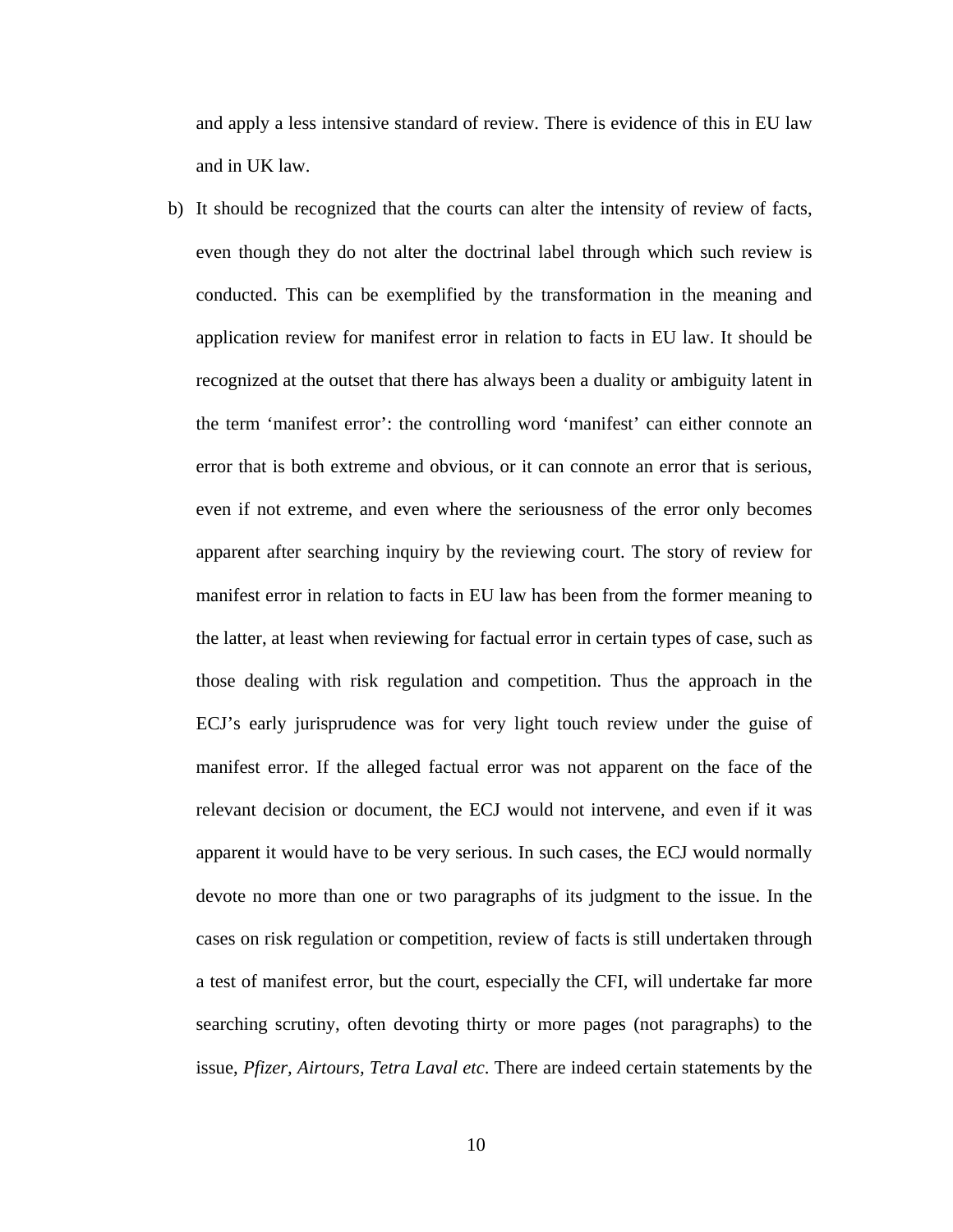ECJ in *Tetra Laval* that indicate that the reviewing court is to go beyond anything that could readily be described as review for manifest error, and the reasoning comes close to a form of substitution of judgment. Thus the ECJ stated that, 'not only must the Community courts, *inter alia*, establish whether the evidence relied on is factually accurate, reliable and consistent but also whether that evidence contains all the information which must be taken into account in order to assess a complex situation and whether it is capable of substantiating the conclusions drawn from it'.

- c) It is important as a matter of principle to distinguish and keep separate two related, but distinct, issues: the standard of proof required of the original decisionmaker for the finding of facts, and the standard of judicial review used by the court in relation to those factual findings.
	- i) It is axiomatic that the existence or not of a factual error will be affected by the standard of proof demanded in relation to the facts before the primary or initial decision-maker makes the contested decision. There are a range of standards from which to choose, including high degree of probability, probability, possibility, sufficiency, a requirement that the evidence should be convincing, or that there should be a preponderance of evidence to sustain the action taken. It will normally be for the legislature to determine the standard of proof in the enabling legislation, or if it does not do so the matter will be decided by the courts.
	- ii) The second issue is, as stated above, the standard of judicial review used by the reviewing court in deciding whether the standard of proof has been met or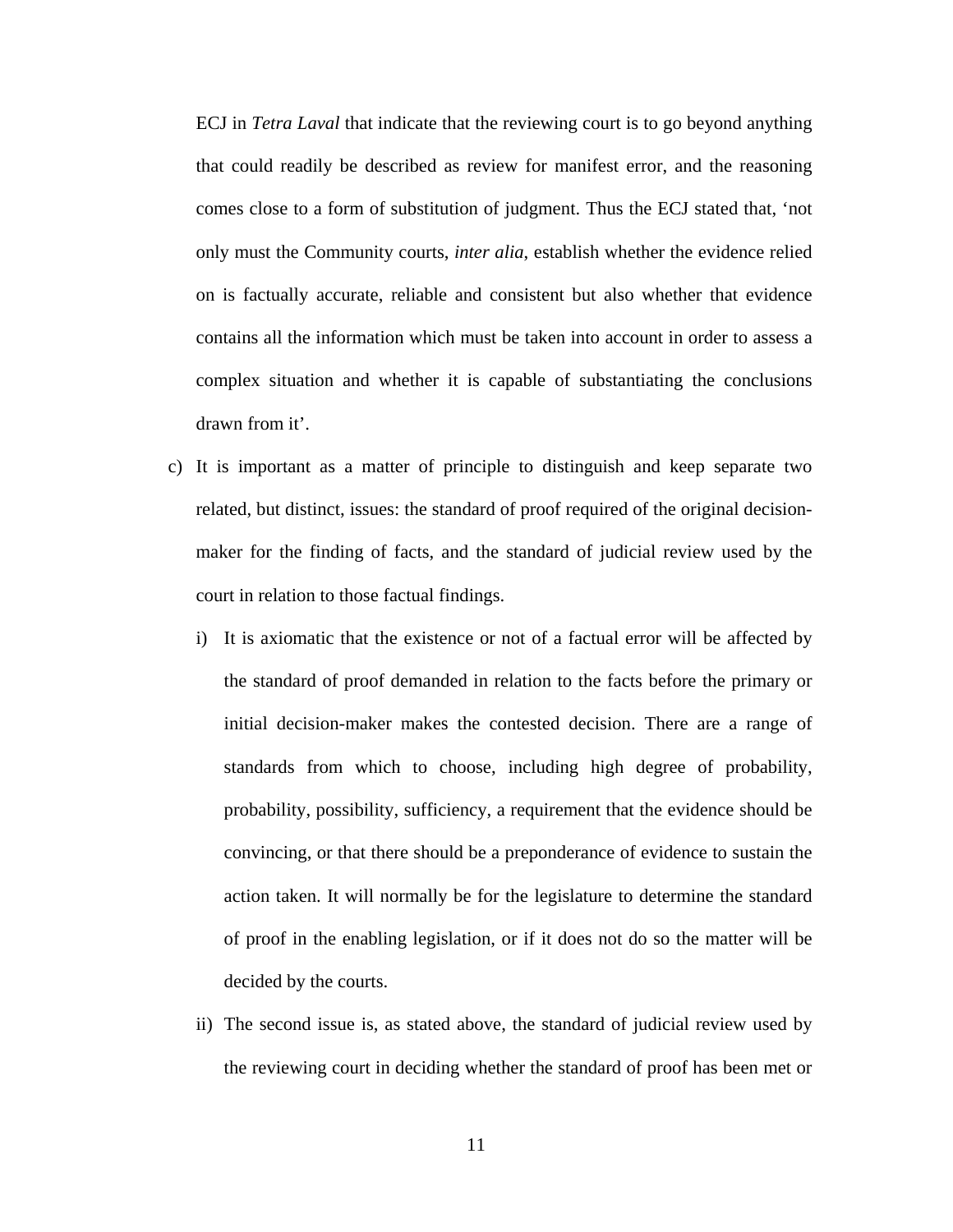not. The standard of proof tells us the degree of likelihood that must be established in relation to factual findings in order for the primary decisionmaker to make its initial decision. It does not tell us the standard of judicial review applied by the court in deciding whether the primary decision-maker has met the standard of proof required of it. It is the latter that tells us how far the reviewing court should reassess findings of fact made by the primary decision-maker to decide whether the standard of proof for the initial decision has been attained or not. The distinction between the standard of proof required of the initial decision-maker and the standard of judicial review when assessing whether the former has been met is important conceptually in legal systems.<sup>[8](#page-33-1)</sup>

iii) The standard of proof required of the primary decision-maker will frame the test for review applied by the court, but the latter is nonetheless distinct from the former. Thus it might be decided that the standard of proof for certain administrative action should be probability, such that a chemical could only be prohibited if it was probable that it would cause harm. This would still leave open the standard to be applied by the reviewing court when determining whether the facts and evidence before the administrative body sufficed to establish the requisite probability. It might be felt that the test for review should, for example, be cast in terms of substantial evidence: the court would then consider whether the primary decision-maker had substantial evidence to justify the conclusion that there was a probability of the chemical causing harm such as to warrant Commission intervention.<sup>[9](#page-33-1)</sup>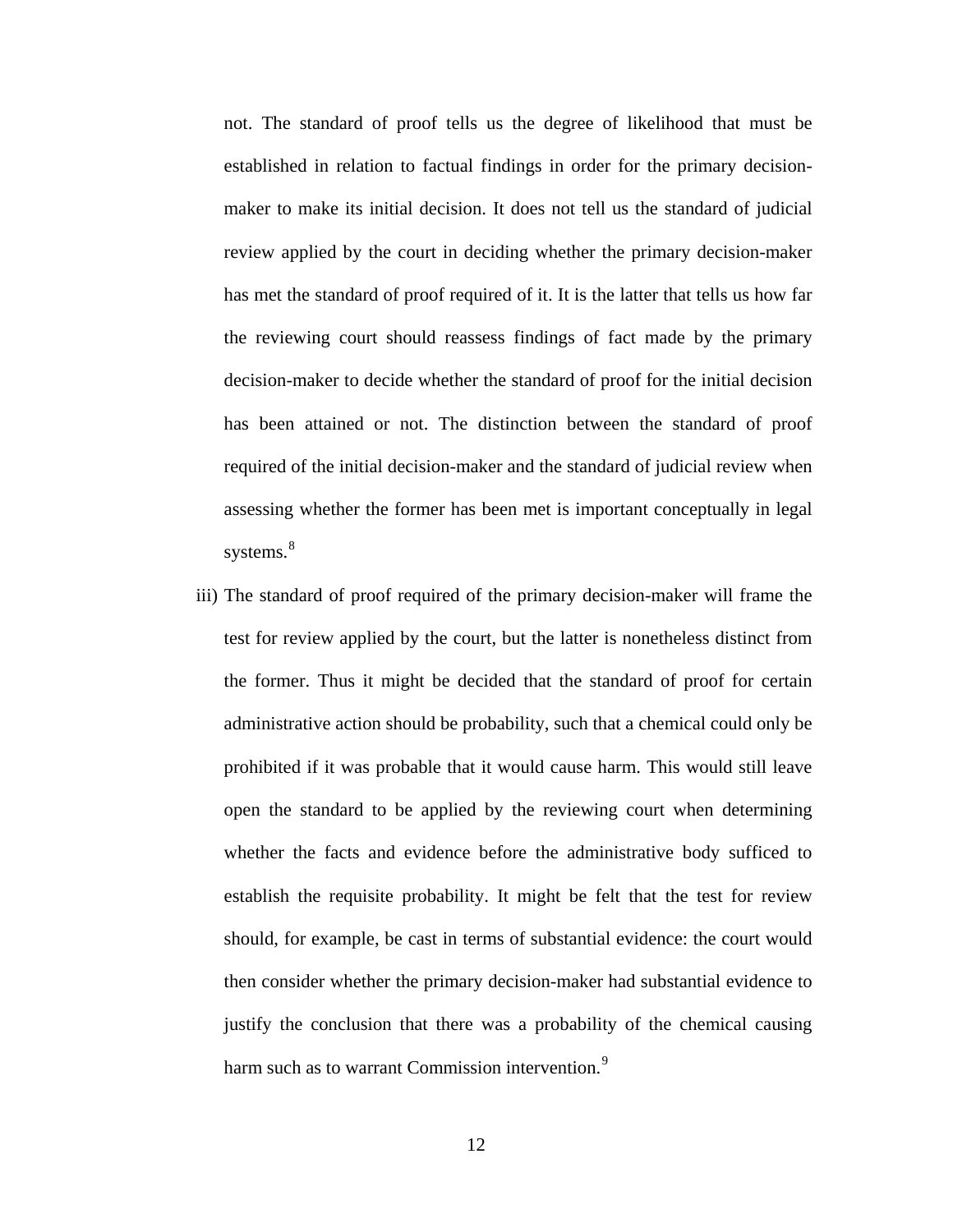d) If the two issues, standard of proof required of the initial decision-maker and standard of judicial review, are not kept distinct there is a danger that review of fact will collapse into substitution of judgment. This may not be problematic if the legal system has consciously decided that there should be substitution of judgment for factual issues, but it is problematic where the legal system persists with impression that review is based on manifest error. Consider once again the preceding example, where the standard of proof demanded of the primary decision-maker is that there should be a probability that a chemical might cause harm before it could be banned. It is not for the reviewing court to decide whether, if it had been the primary decision-maker, it would have concluded that such a probability existed. This would be substitution of judgment by the reviewing court for the view taken by the primary decision-maker. The reviewing court must instead develop a standard of review that will allow it to assess whether the person making the initial decision had enough evidence to warrant its conclusion that the chemical would probably be harmful. The test for such review might be that the evidence used by the decision-maker to justify the finding of probability was, for example, substantial or sufficient, even if the reviewing court might not itself have reached that conclusion had it been charged with the initial decision. This is especially so given that the existence of facts and evidence might be contestable, more particularly when the contested decision is a complex one.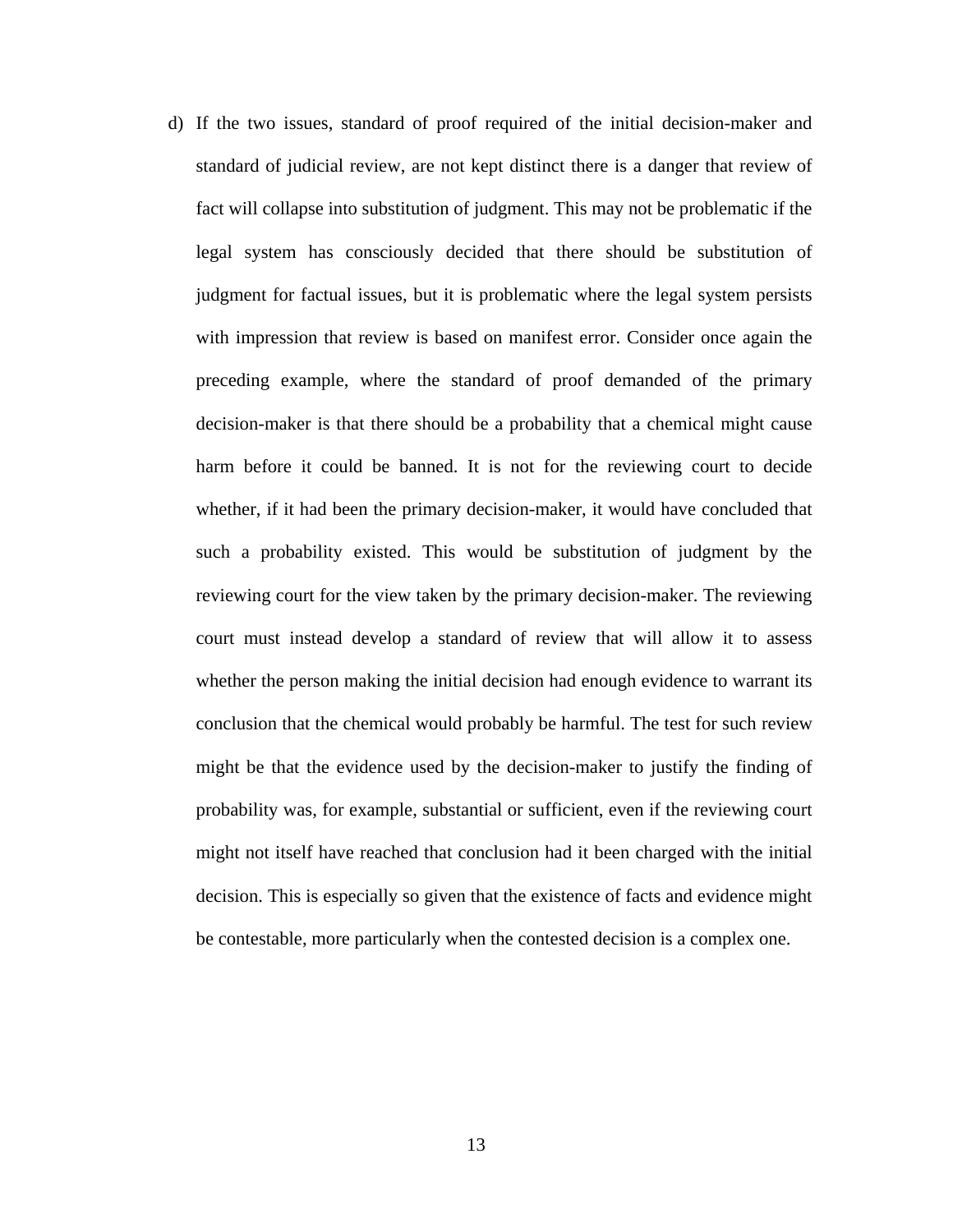### 3. JUDICIAL REVIEW: QUESTIONS OF DISCRETION

- 1) *Preliminary*: It is important at the outset to say something about the meaning of discretion, which is a complex concept, on which there is a considerable philosophical literature. Three senses of discretion can be distinguished for the purposes of the present analysis, and all three can be found in the case law of the courts in the UK, US, and EU.
	- a) The first type of case can for convenience be termed classic discretion. All grants of power will take the form 'if  $X$  you may or shall do  $Y'$ . It is common for there to be multiple X conditions, so that the grant of power states that if  $X^1$ ,  $X^2$ ,  $X^3$ ,  $X^4$ exists you may or shall do Y. Thus classic discretion is present where the relevant statute, Treaty article, regulation directive or decision states that where certain conditions exist the public body *may* take certain action. Put in terms of this conceptual schema this is a case where the statute, Treaty article or regulation etc states that if  $X^1$ ,  $X^2$ ,  $X^3$ ,  $X^4$  exists you may do Y.
	- b) The second type of case where the courts have held that discretion exists is where there are broadly-framed conditions that have to be established before the power or duty can be exercised at all. The phrase jurisdictional discretion can be used to capture this type of situation. This is exemplified by *Philip Morris Holland*. [10](#page-33-1) The issue before the ECJ concerned the meaning to be attributed to the phrases 'abnormally low', and 'serious under employment' within Article 87(3)(a) EC. The ECJ held that the Commission had a discretion, the exercise of which involved economic and social assessments that had to be made in a Community context. Put in terms of the conceptual schema identified above, if  $X^1$ ,  $X^2$ ,  $X^3$ ,  $X^4$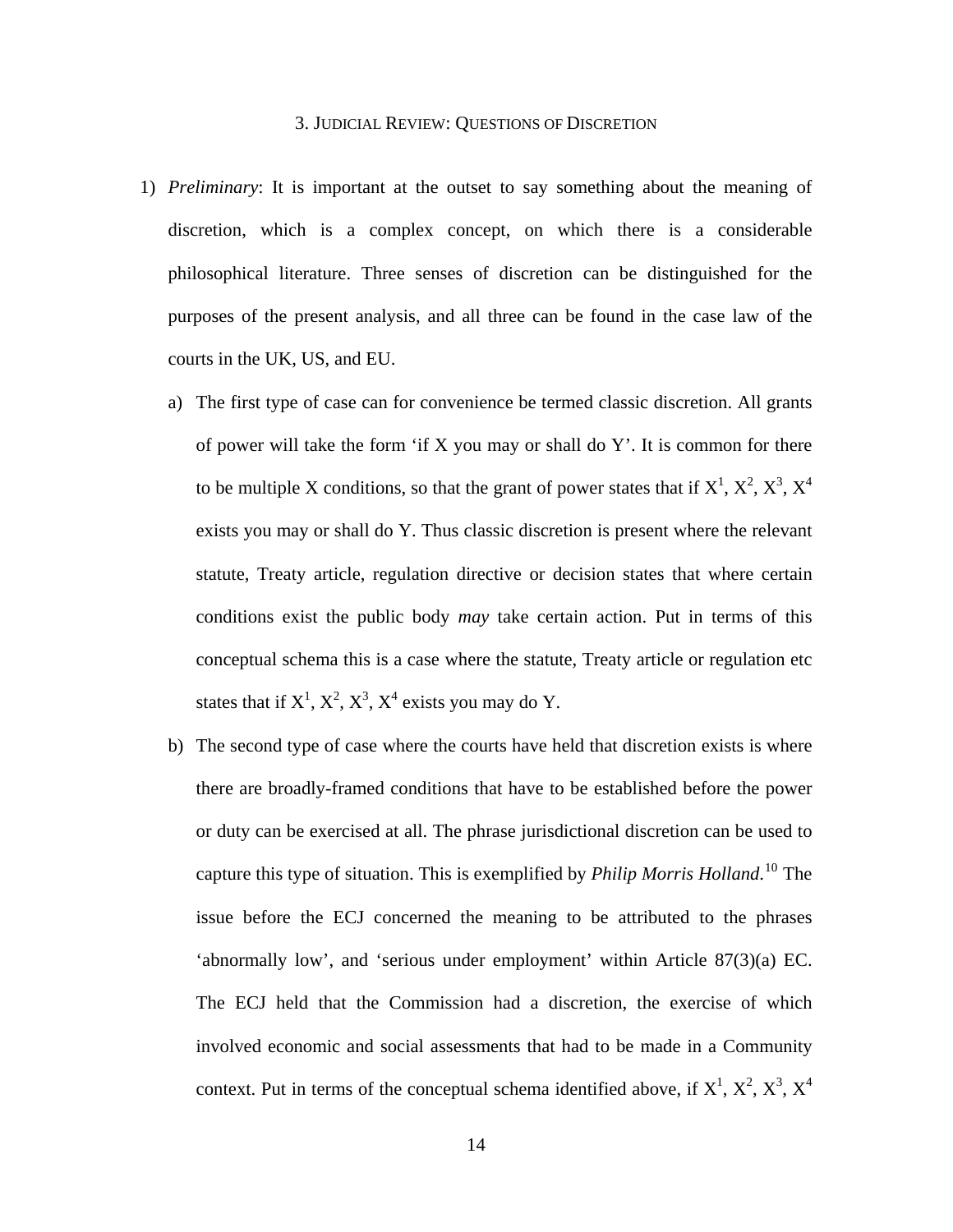exists you may or shall do Y, the discretion recognized in *Philip Morris Holland*  resided in one of the X conditions. Article  $87(3)(a)$  provides that if aid promotes the economic development of areas where the standard of living is abnormally low or where there is serious underemployment, the Commission may consider it to be compatible with the common market. The dispute concerned the meaning to be given to 'abnormally low', and 'serious under employment', these being conditions that had to be met before the Commission's power to declare such aid compatible with the common market became applicable. The ECJ was willing to characterize these conditions as involving discretion, which then had an impact on the standard of review applied.

- c) There is also a third type of situation where discretion can exist, even where the enabling statute, Treaty article, regulation, directive or decision is cast in mandatory terms. There will of course be many instances where this is not so. Where the relevant legislation provides 'if X, you shall do Y' and Y entails a specific measure there will be no room for any meaningful discretion once the conditions have been met. There are however other instances where the content of Y, the mandatory obligation, is cast in more general terms, thereby leaving some measure of discretion as to how it should be fulfilled. This is exemplified by the Common Agricultural Policy, Article 34 EC.
- 2) *The Standard of Review in the UK*:
	- a) The courts in the UK approach the review of discretion in two stages. They will inquire, firstly, whether the discretion was exercised for improper purposes, and whether it was based on relevant considerations. If the courts decide that the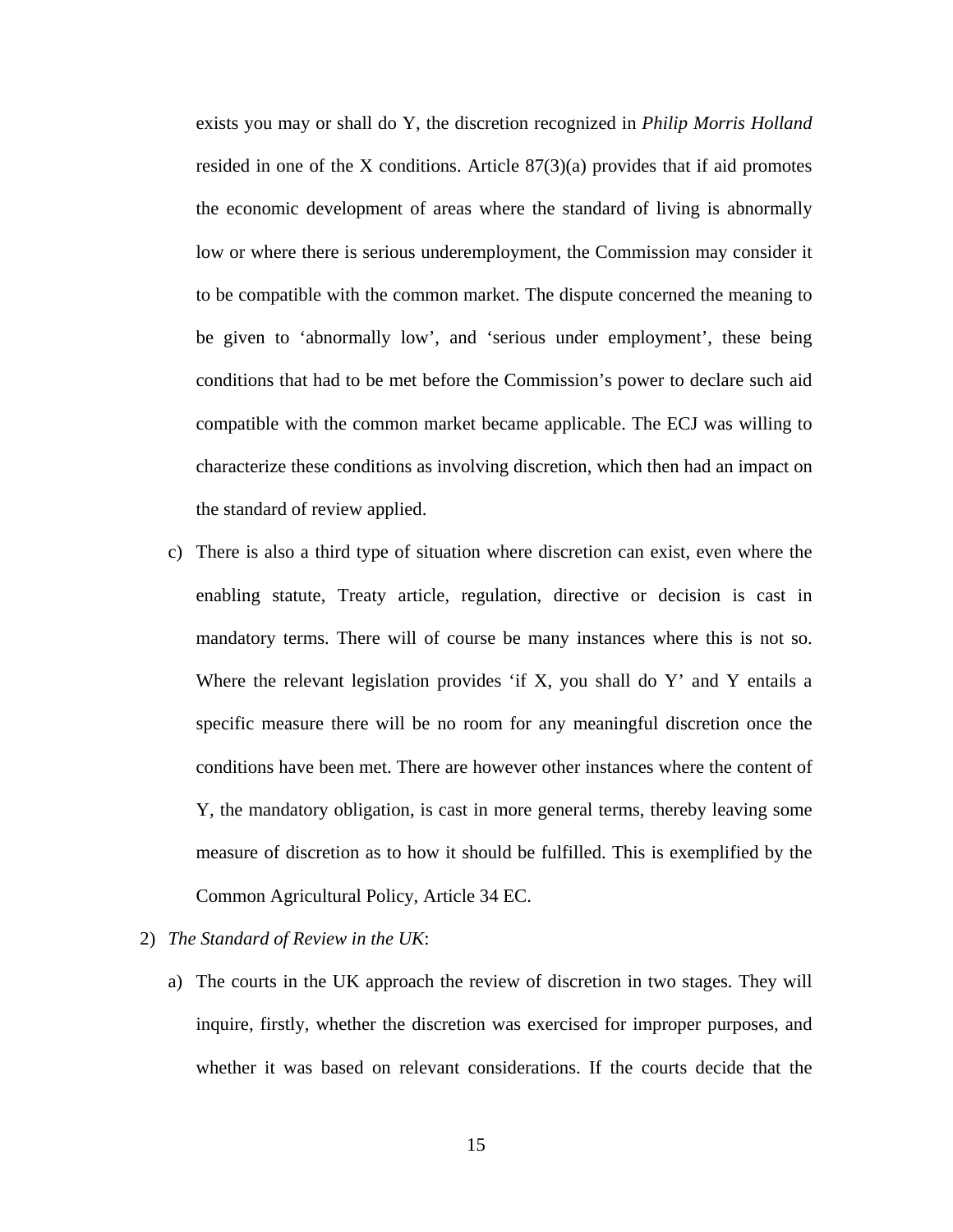discretion was exercised for improper purposes, or that it was based on irrelevant considerations then the decision reached by the public body will be annulled. The judicial exercise of deciding whether the power was exercised for improper purposes etc is normally regarded as a matter of statutory interpretation, and the courts will regard themselves as the arbiter of what the statute intended. They will in that sense substitute judgment. The courts nonetheless also accept that the determination of the meaning to be ascribed to complex or vague statutory words may well be unclear or contentious.

- b) The UK courts will, in addition, exercise control over the rationality of the exercise of discretion. Thus even though the discretion may be deemed to have been exercised for proper purposes and that it was based on relevant considerations, it can still be challenged on grounds of rationality.
	- i) The basic conception of rationality review in the UK was set out in the *Wednesbury* case:<sup>[11](#page-33-1)</sup> a decision could be attacked if it was so unreasonable that no reasonable public body could have made it. To prove this would require something quite extreme, Lord Greene MR giving the example of a teacher being dismissed because of red hair. This distinctive meaning of the term unreasonable was said to be warranted by the constitutional position of the courts. They could not intervene simply because they believed that a different way of exercising discretionary power would be more reasonable than that chosen by the public body. This would be to substitute a judicial view for that of the public body. Judicial intervention was therefore warranted only where the decision could be shown to have been so unreasonable that no reasonable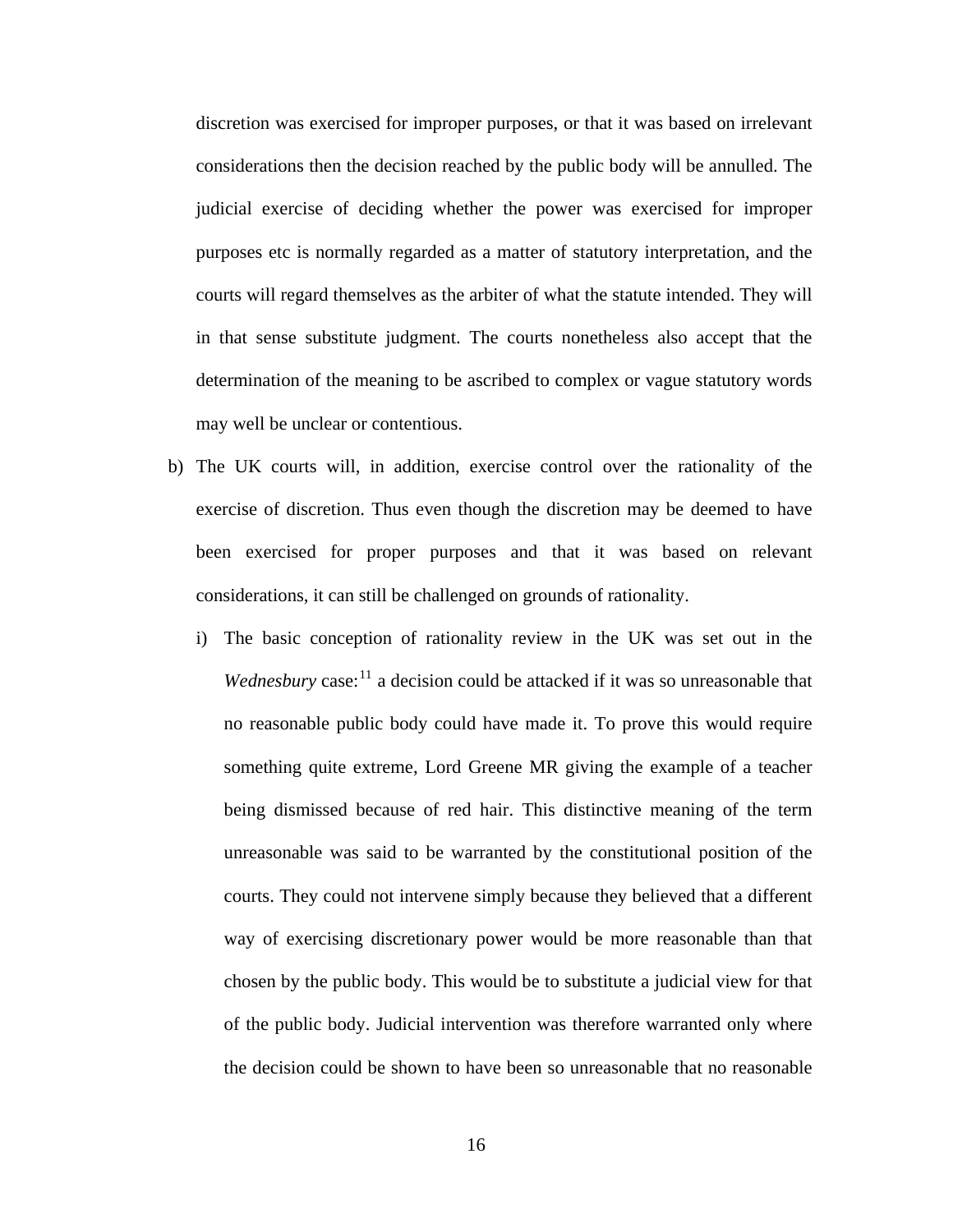public body could have made it. It is clear from Lord Greene MR's judgment that he conceived of this test being used only in the extreme and hypothetical instance of 'dismissal for red hair type of case'. This was reinforced by Lord Diplock in *GCHQ* who stated that this species of irrationality would only apply to a 'decision which is so outrageous in its defiance of logic or of accepted moral standards that no sensible person who had applied his mind to the question could have arrived at it'.<sup>[12](#page-33-1)</sup>

ii) The courts have nonetheless applied the *Wednesbury* test to discretionary decisions that could not, whether right or wrong, be classified as of the 'red hair type'.<sup>[13](#page-33-1)</sup> The test was applied in a way that made it closer to asking whether the court believed that the exercise of discretion was reasonable. This has become more explicit recognized in later cases: $14$  rationality review covered not only decisions that defied comprehension, but also those made by 'flawed logic'.[15](#page-33-1) The loosening of Lord Greene's test received explicit support from Lord Cooke in the *ITF* case.<sup>[16](#page-33-1)</sup> He regarded the formulation used by Lord Greene as tautologous and exaggerated. It was not, said Lord Cooke, necessary to have such an extreme formulation in order to ensure that the courts remained within their proper bounds as required by the separation of powers. He advocated a simpler and less extreme test: was the decision one that a reasonable authority could have reached. Lord Cooke returned to the topic in more forthright terms in  $Daly$ ,<sup>[17](#page-33-1)</sup> where he said the following: "[I] think that the day will come when it will be more widely recognised that … *Wednesbury* … was an unfortunately retrogressive decision in English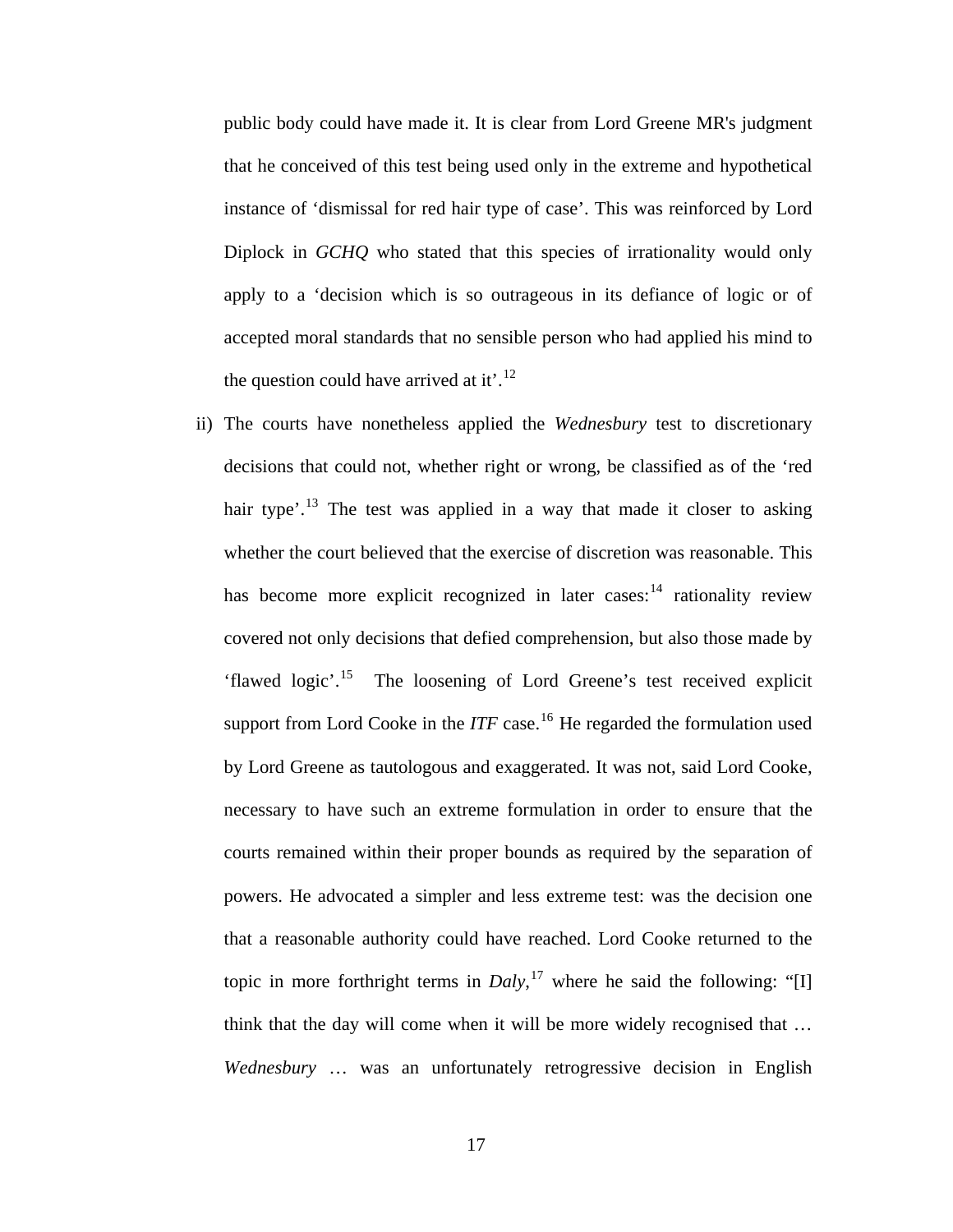administrative law, insofar as it suggested that there are degrees of unreasonableness and that only a very extreme degree can bring an administrative decision within the legitimate scope of judicial invalidation. The depth of judicial review and the deference due to administrative discretion vary with the subject matter. It may well be, however, that the law can never be satisfied in any administrative field by a finding that the decision under review is not capricious or absurd".

iii) The UK courts have also varied the intensity with which they apply the *Wednesbury* test in cases concerned with rights, prior to the Human Rights Act 1998. The growing recognition of the importance of rights was accommodated by modification of the meaning of unreasonableness. It is now common to acknowledge that the courts apply the principles of judicial review, including the *Wednesbury* test, with varying degrees of intensity depending upon the nature of the subject-matter.[18](#page-33-1) Lord Bridge in *Brind*[19](#page-33-1) said that, in cases concerned with rights, the court must inquire whether a reasonable Secretary of State could reasonably have made the primary decision being challenged. The court should begin its inquiry from the premise that only a compelling public interest would justify the invasion of the right. Sir Thomas Bingham MR's formulation was very similar.<sup>[20](#page-33-1)</sup> The court was to consider whether the decision was beyond the range of responses open to a reasonable decision-maker, and the greater the interference with human rights the more the court would require by way of justification.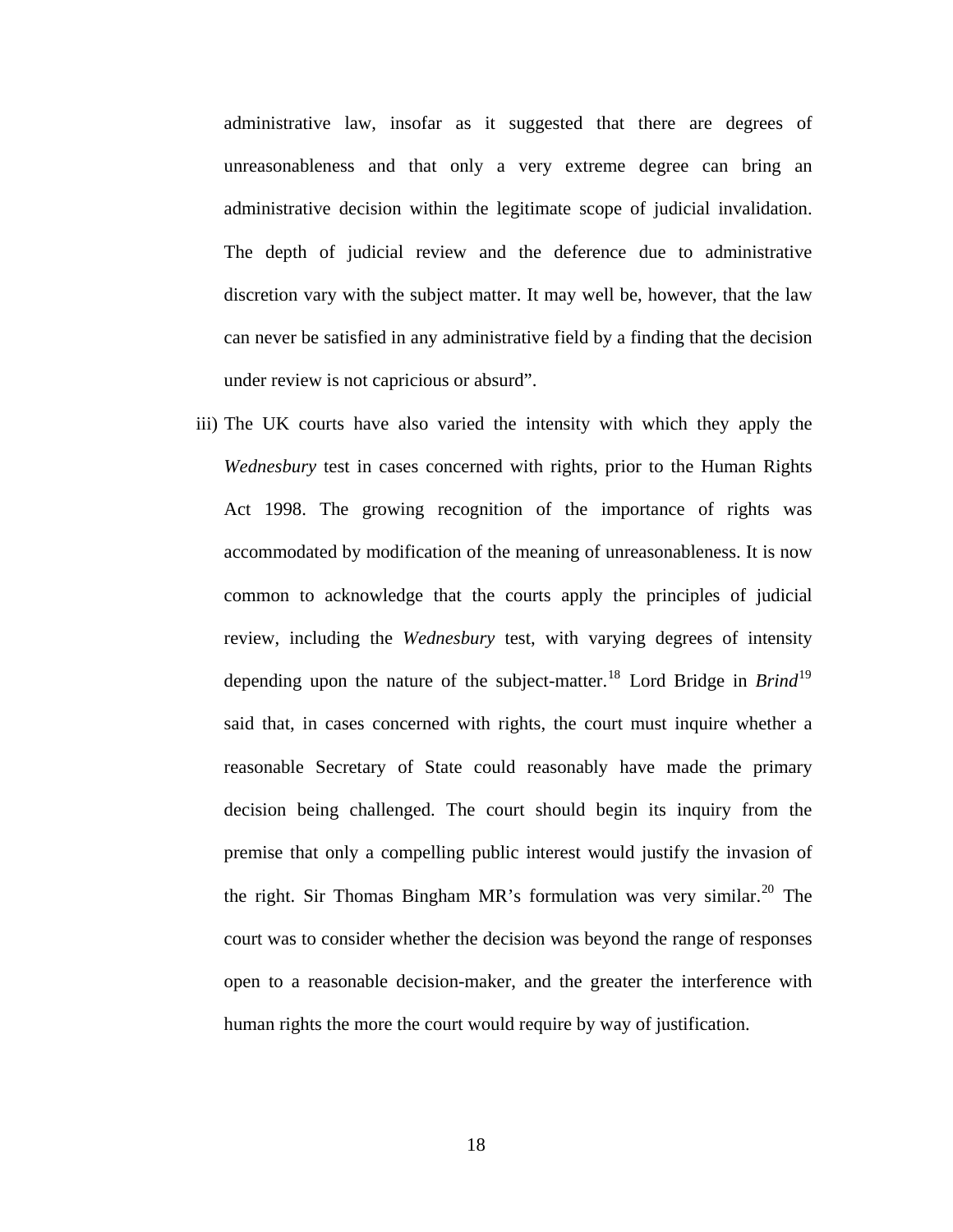- c) The UK courts will also use proportionality as a test for review of discretion in certain types of case. They will clearly do so in cases where EU law is concerned and will also do so when reviewing discretionary determinations under the Human Rights Act 1998. There is also now case law authority that proportionality is the standard of review to be used when a public body seeks to resile from a legitimate expectation. The courts have moreover also used proportionality, or something very similar, in cases concerned with challenges to penalties. Proportionality is not however thus far a free-standing, general principle of administrative law in the UK.
- 3) *The Standard of Review in the US*: A similar development is evident in US law. Under the Administrative Procedure Act 1946, agency findings can be set aside if they are 'arbitrary, capricious or an abuse of discretion'.<sup>[21](#page-33-1)</sup>
	- a) The arbitrary and capricious test is therefore a principal tool for substantive review of discretion. Judicial interpretation often matched the facial language of the test. Plaintiffs faced an uphill task to convince a reviewing court that an agency decision really was arbitrary and capricious, The criterion tended to be narrowly interpreted, it being sufficient for the agency to show some minimal connection between the statutory goal and the discretionary choice made by it;<sup>[22](#page-33-1)</sup> or to put the matter conversely the plaintiff would have to demonstrate some manifest irrationality before the court would intervene. Thus as Shapiro states, 'in fact in the 1940s and '50s, rules almost never failed the arbitrary and capricious test', $23$  with New Deal judges being very reluctant to say that New Deal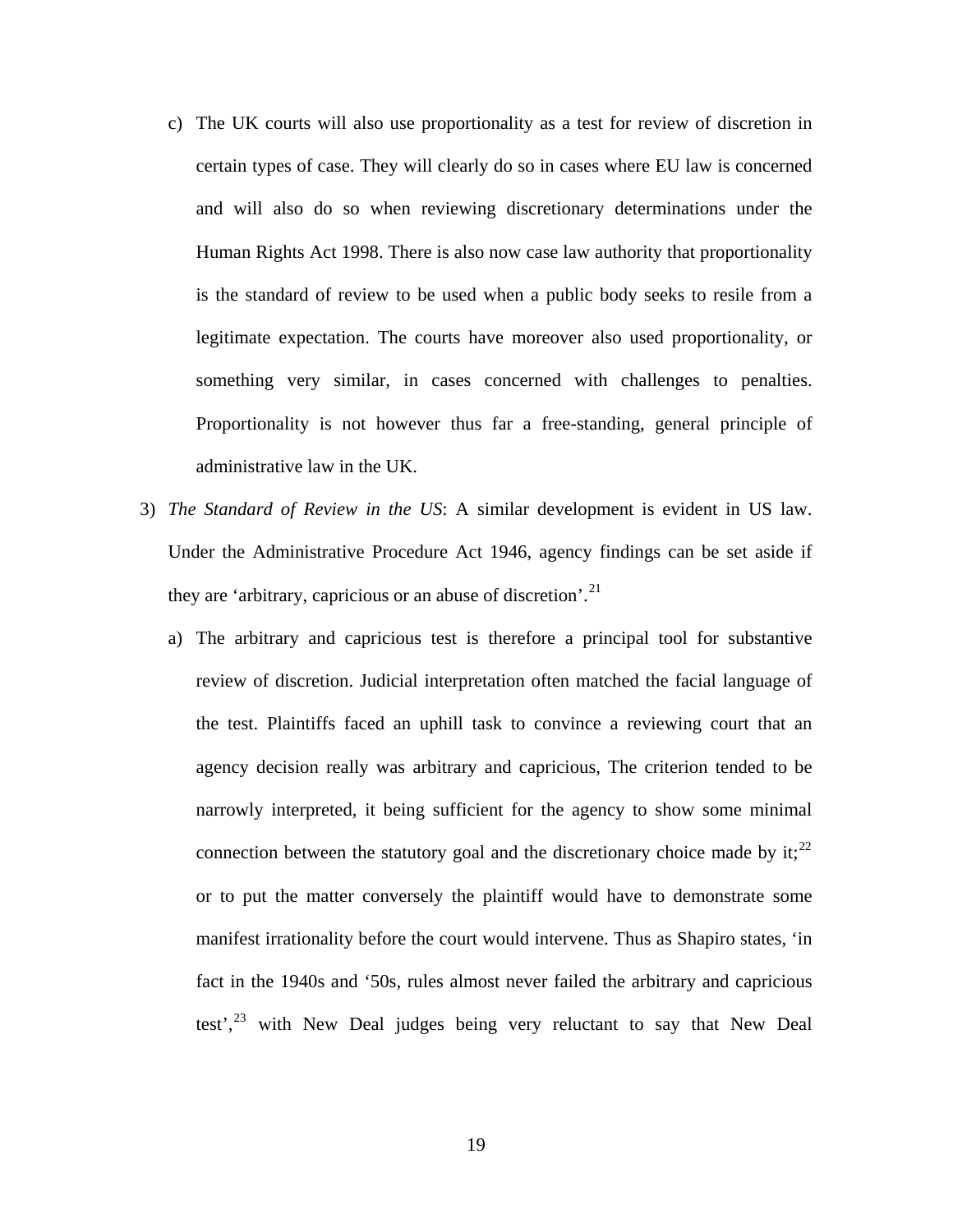bureaucrats had failed 'the APA sanity test, that is had done something arbitrary and capricious'.<sup>[24](#page-33-1)</sup>

b) The label 'hard look' developed because the courts began to desire more control than allowed by this limited reading of the arbitrary and capricious test.[25](#page-33-1) In *State Farm*[26](#page-33-1) the Supreme Court founded its intervention on the arbitrary and capricious test, but then gave a broader reading to that phrase than that provided in earlier cases. The court accepted that it should not substitute its judgment for that of the agency. It could, however, intervene if any of the following defects were present: if the agency relied on factors which Congress had not intended it to consider; failed to consider an important aspect of the problem; offered an explanation which ran counter to the evidence before the agency; was so implausible that it could not be sustained; failed to provide a record which substantiated its findings; or where the connection between the choice made by the agency and the facts found was not rational. The hard look doctrine therefore represented a shift from a previously more minimal substantive review, where judicial intervention would occur only if there was serious irrationality, to one where the courts would interfere where the broader list of defects set out above are present. The hard look test proved to be a powerful tool, because of the insistence on the provision of reasons, the demand for a more developed record and a judicial willingness to assess the cogency of the reasoning process used by the agency when it made its initial determination. This is not to say that the test was unproblematic. There have been problems resulting from an excessive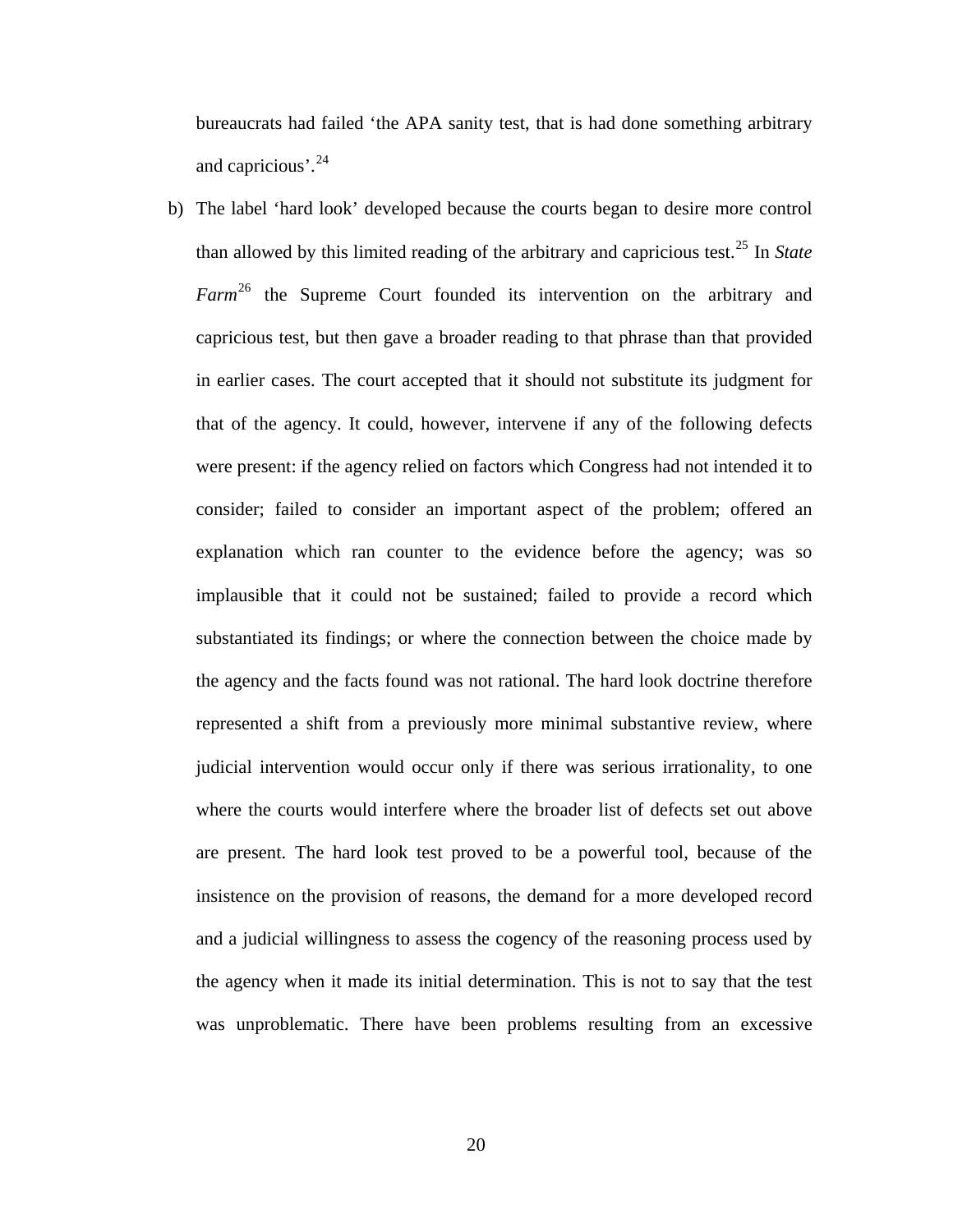demand for information and justification by the courts, which led some to coin the phrase 'paralysis by analysis'.

- 4) *The Standard of Review in the EU*: Similar judicial creativity is apparent in EU law.<sup>[27](#page-33-1)</sup> The general test under EU law is that factual and discretionary determinations will only be set aside if there is some manifest error, misuse of power or a clear excess of the bounds of discretion. This test has remained generally unchanged since the inception of the European Community. The meaning given to the test has however altered over time.
	- a) In the early years of the Community's existence the test was applied with a 'light touch'. The ECJ repeatedly emphasized that its task was not to substitute judgment for that of the Commission and that it would only intervene if there was some patent error or misuse of power, more especially if the decision or rule being challenged involved the complex balancing of factors that was normal in the context of the Common Agricultural Policy.<sup>[28](#page-33-1)</sup> This test was applied with a 'light touch', in the sense that the ECJ would commonly devote only one or two paragraphs of its judgment to the issue, and would then conclude that no such manifest error existed in the instant case.
	- b) The more modern case law reveals a rather different picture. The criteria for review are formally the same. Manifest error, misuse of power or a clear excess of the bounds of discretion remain the grounds of review, with the corollary that the Community courts do not substitute judgment. It is however clear that while retaining the established grounds of review the Community courts, and more especially the Court of First Instance, the CFI, have been applying these with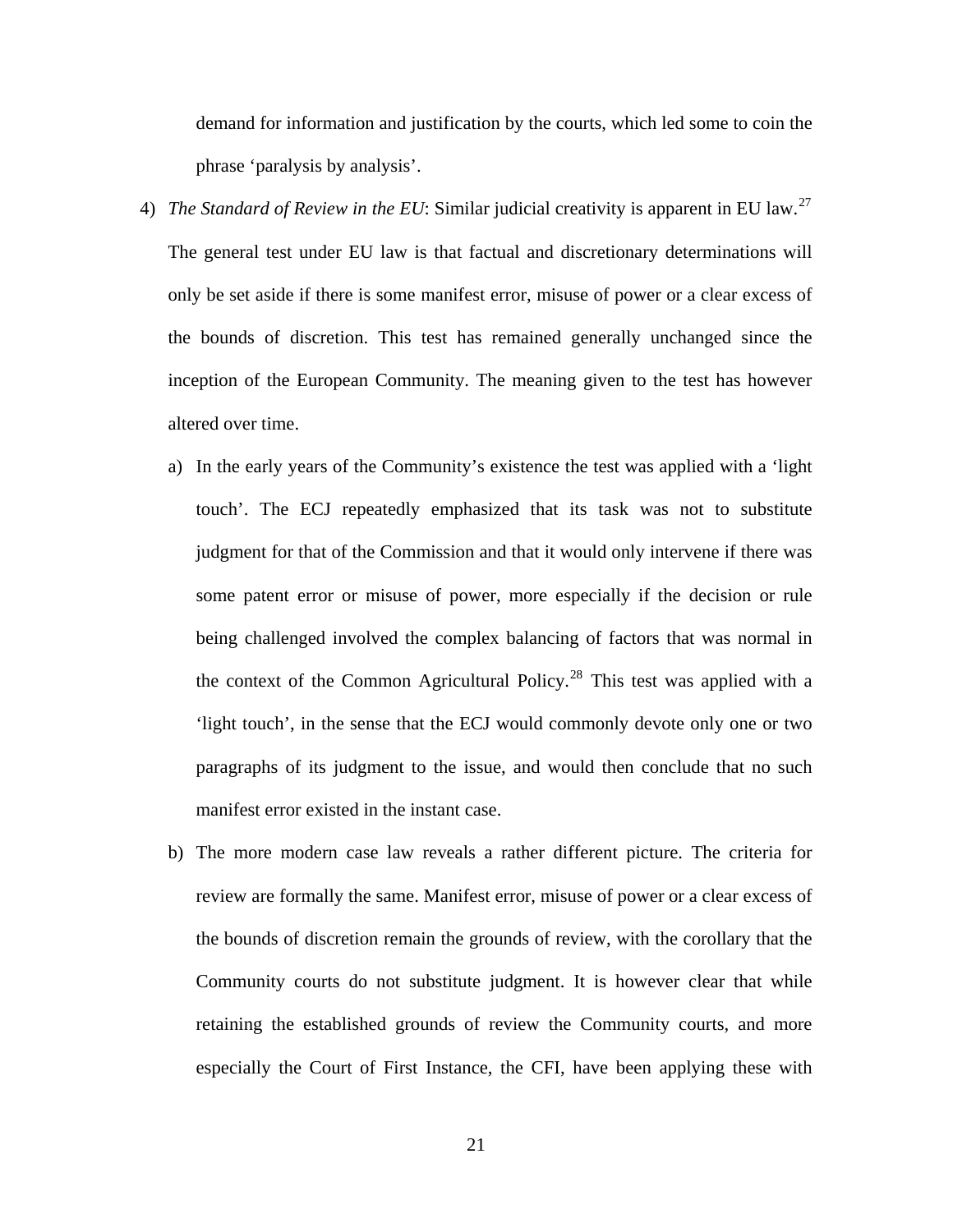greater intensity than hitherto, at least when reviewing certain types of action, in particular risk regulation and competition cases. This is apparent from cases such as *Pfizer*. [29](#page-33-1) One of the applicant's arguments was that the Commission was in breach of the test of manifest error in the way that it exercised its discretion. It was therefore necessary for the CFI to decide whether 'the Community institutions made a manifest error of assessment when they concluded … that the use of virginiamycin as a growth promoter constituted a risk to human health'.<sup>[30](#page-33-1)</sup> The CFI proceeded in line with orthodoxy. It cited the well- established case law that in matters concerning the common agricultural policy the Community institutions had a broad discretion regarding the objectives to be pursued and the means of doing so. Judicial review should therefore be confined to examining whether the exercise of the discretion was vitiated by a manifest error, misuse of power or clear excess in the bounds of discretion.<sup>[31](#page-33-1)</sup> The CFI also referred<sup>[32](#page-33-1)</sup> to settled case law to the effect that where a Community authority was required to make complex assessments in the performance of its duties, its discretion also applied to some extent to the establishment of the factual basis of its action.<sup>[33](#page-33-1)</sup> It followed said the CFI that in a case such as the present where the Community institutions were required to undertake a scientific risk assessment and evaluate complex scientific facts judicial review must be limited. The court should not substitute its assessment of the facts for that of the Community institution, but should confine its review once again to manifest error, misuse of power or clear excess in the bounds of discretion.<sup>[34](#page-33-1)</sup> The CFI nonetheless considered in detail the argument put forward by the applicant company. The CFI devoted 28 pages or 92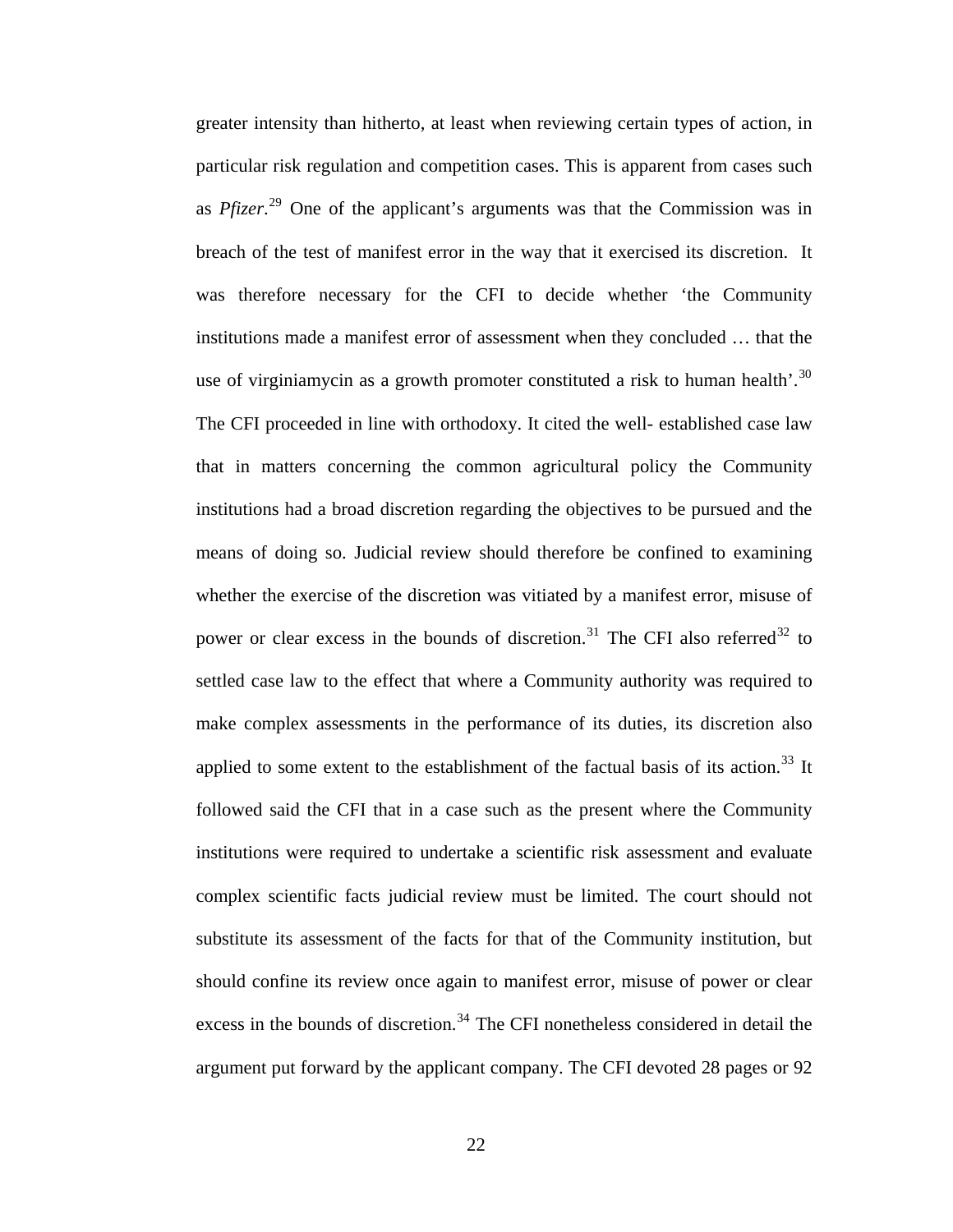paragraphs of the judgment to this matter, which contrasts markedly with the 1 or 2 paragraphs to be found in the earlier jurisprudence. The same intensity of review is apparent in recent cases concerned with judicial review of competition decisions.<sup>[35](#page-33-1)</sup> It should be made clear that the CFI and ECJ have not always reviewed for manifest error in the modern law with the intensity that is evident in *Pfizer* and *Airtours*. There are many cases where they apply the test of manifest error more intensively than in the early case law, but less intensively than in the two cases considered above, with the consequence that there is in effect a differential standard of review for discretion in EU law depending upon the nature of the subject matter that is being reviewed by the courts.<sup>[36](#page-33-1)</sup>

- c) Proportionality is of course also a general ground for review of Community and Member State action. It is commonly used to challenge discretionary determinations made by the Commission, or by Member States when acting within the confines of EC law. It is also well recognized that proportionality is a test for review that can and is used with varying degrees of intensity by the Community courts.[37](#page-33-1) Discretionary determinations may also be challenged on other grounds, such as equality.
- 5) *Normative Reflection*: A number of points may be made by way of normative reflection on the tests for review of discretion.
	- a) It is doubtful whether a legal system truly needs both rationality review and proportionality review, for the following reasons.
		- i) First, if rationality review is limited to legal intervention only when the decision being reviewed is so unreasonable that no administrative authority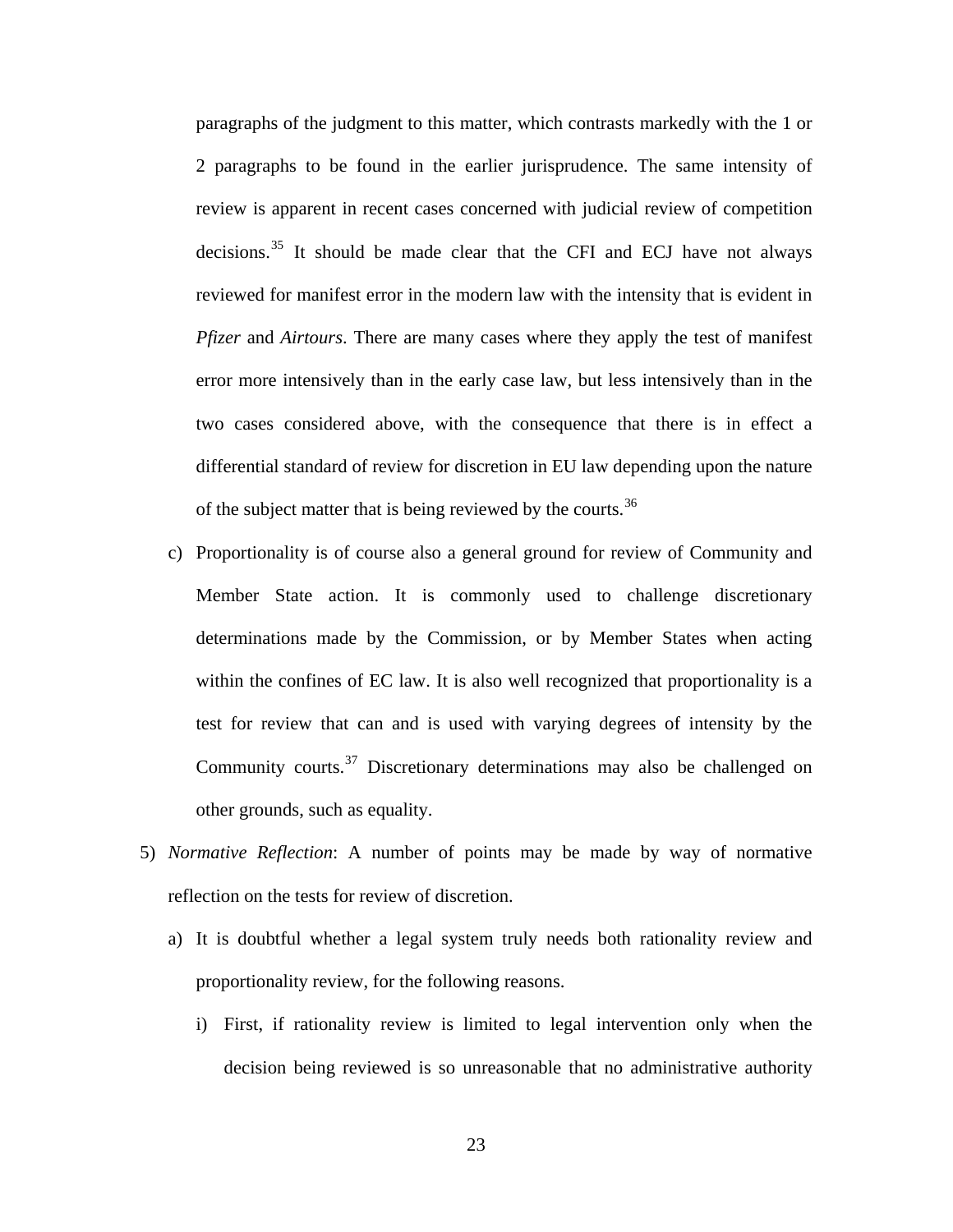would have reached it, then there is little doubt that this is a narrower form of substantive review than that which normally exists under the three-part proportionality test. If however the courts of a legal system really believe that administrative action should only ever be annulled if it is irrational in the extreme sense set out above, then it would be very strange for that system to countenance proportionality review as an additional head of judicial review operating alongside rationality review in this narrow sense. This is because proportionality review would allow the courts to annul administrative action in circumstances where it would not be open to challenge under the narrow conception of irrationality. The logical solution would therefore be for the courts of this legal system either to retain their narrow sense of rationality review, refusing to review on grounds of proportionality, or to recognize and apply proportionality as a general head of review, in which case the narrow sense of rationality review would become redundant.

ii) Secondly, the same conclusion is true even if the courts of a legal system apply rationality review in a more intensive manner. In such a system it would also be unnecessary to have both rationality review and proportionality for the following reason. The courts may well decide that while they should not substitute their judgment for that of the administration, they should intervene when the decision reached by the administration was not reasonable, not simply where it was so unreasonable that no administrator could have reached the decision. It would then be necessary for the courts to articulate in some ordered manner the rationale for finding that an administrative choice was one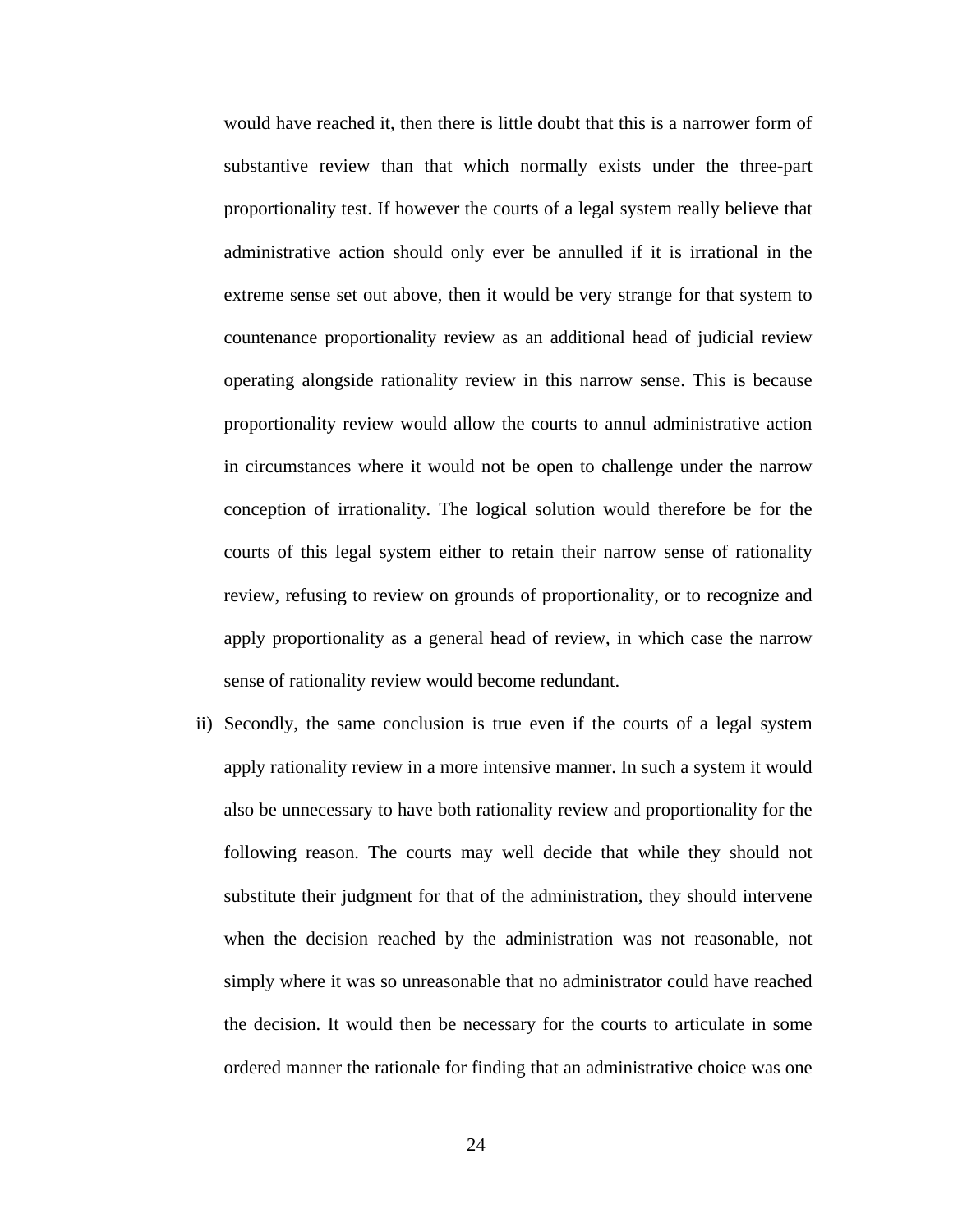which could not reasonably have been made, where that choice fell short of manifest absurdity. It is, however, difficult to see that the factors which would be taken into account in this regard would be very different from those used in the proportionality calculus. The courts would in some manner want to know how necessary the measure was, and how suitable it was, for attaining the desired end. These are the first two parts of the proportionality calculus. It is also possible that a court might well, expressly or impliedly, look to see whether the challenged measure imposed excessive burdens on the applicant, the third part of the proportionality formula. If these kinds of factors are taken into account, and some such factors will have to be, then it will be difficult to persist with the idea that this is really separate from a proportionality test.

iii) Thirdly, there are considerable advantages to proportionality as a test for review of discretion. It provides a structured form of inquiry. The three-part proportionality inquiry focuses the attention of both the agency being reviewed, and the court undertaking the review. The agency has to justify its behaviour in the terms demanded by this inquiry. It has to explain why it thought that the challenged action really was necessary and suitable to reach the desired end, and why it felt that the action did not impose an excessive burden on the applicant. If the reviewing court is minded to overturn the agency choice it too will have to do so in a manner consonant with the proportionality inquiry. It will be for the court to explain why it felt that the action was not necessary etc in the circumstances. A corollary is that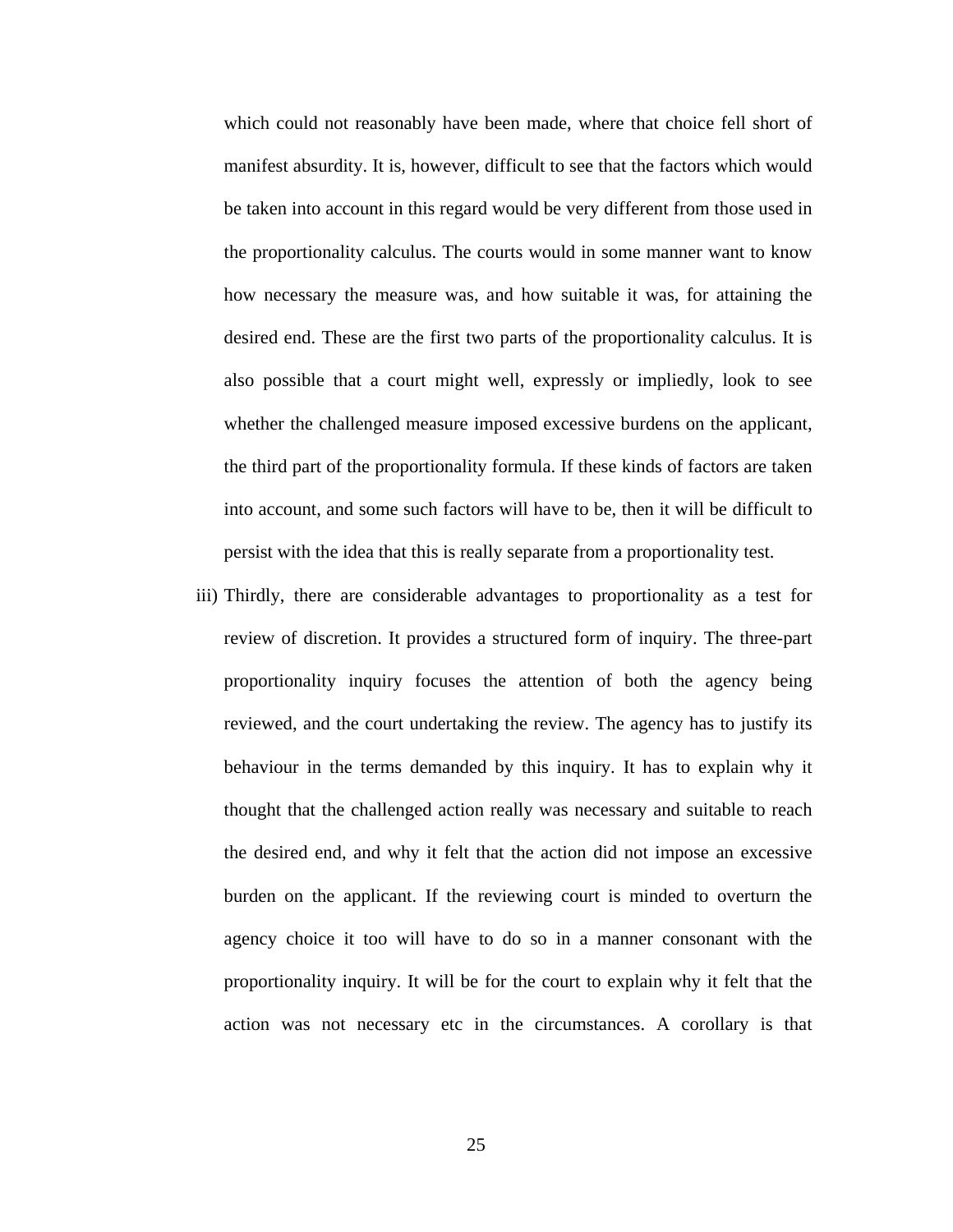proportionality facilitates a reasoned inquiry of a kind that is often lacking under the traditional *Wednesbury* approach.

- iv) Fourthly, the experience with proportionality in EU law reveals that the concept is applied with varying degrees of intensity so as to accommodate the different types of decision subject to judicial review. Cases involving rights with be subject to the strictest review, cases involving broad discretion will see the courts being more deferential to the administration and adopt lower intensity proportionality review, while cases involving penalties with entail a level of proportionality review intermediate between the other two.<sup>[38](#page-33-1)</sup>
- b) We should also be aware of the inherent judicial creativity in the application of the tests for review of discretion. It is the courts that will determine the real meaning to be given to the criterion of review used by the particular legal system. This is so whether review is characterized as being in terms of rationality, arbitrary and capricious, manifest error or abuse of power.
	- i) The language of each of these terms, *Wednesbury* unreasonableness, arbitrary and capricious and manifest error, would suggest that the court would only intervene on these heads of review if the discretion were exercised in some extreme manner. The reality has proven to be rather different in each of the legal systems mentioned. The courts, while retaining the same head of review in each legal system, have transformed them into a far more potent mechanism for substantive review of administrative discretion. The precise reasons why they have done this have varied in each legal system, but the common denominator is that the courts in those systems wish to exert more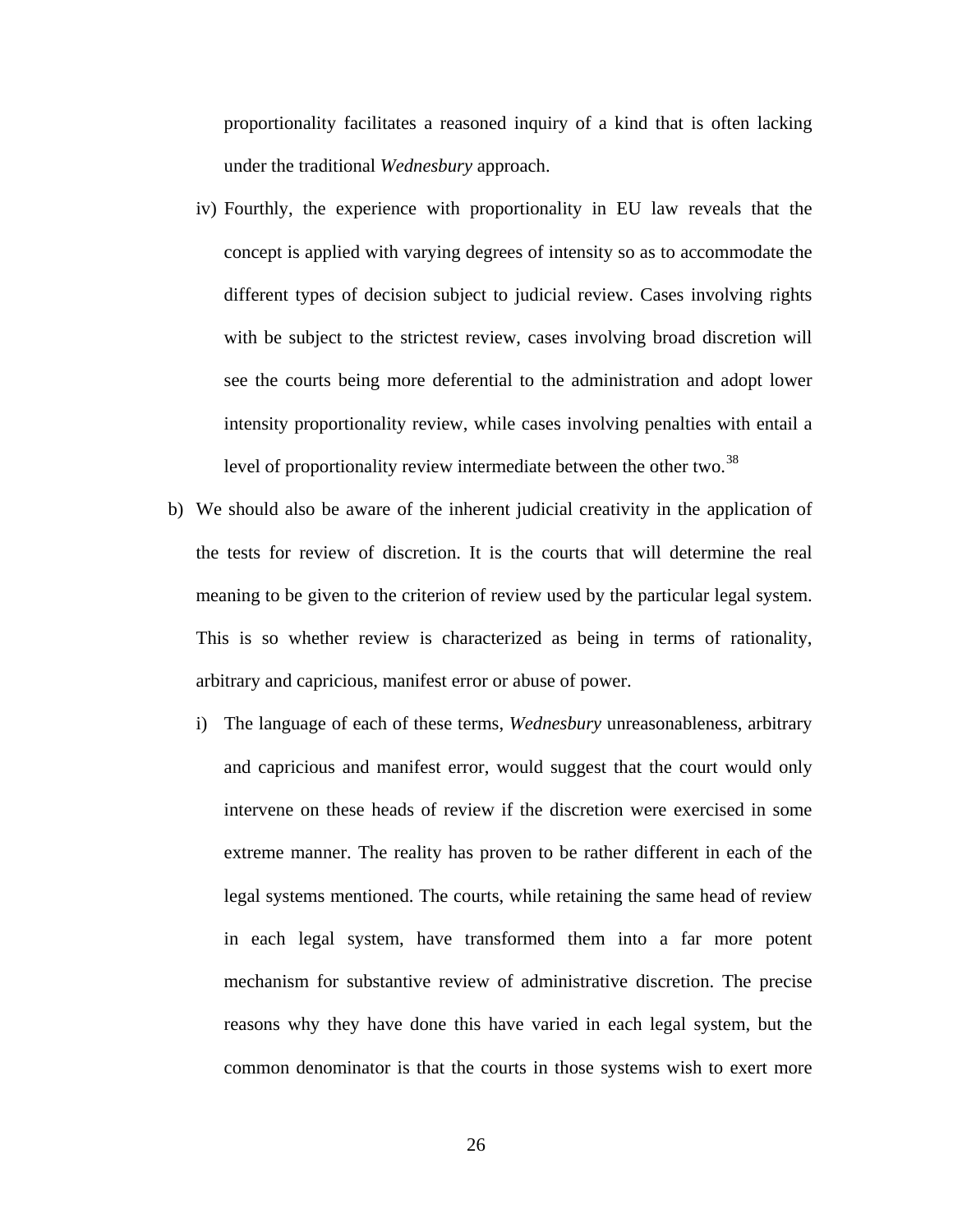control over the exercise of discretion than hitherto; they wish to be able to intervene and control discretionary determinations even if they are not manifestly absurd or tainted by unreasonableness that is so extreme that no reasonable authority would ever have reached that decision.

ii) It is axiomatic that if the courts operating in any system of administrative law wish to expand the scope of substantive review of discretion they can do so in one of two ways. They might choose to add new heads of substantive review to those currently available within that system, a classic example being the recognition and generalization of proportionality review. They might also expand the reach of substantive review by taking existing heads of review and giving them a more expansive interpretation than hitherto. Both techniques might be used in tandem. The latter does however have 'attractions' for the judiciary. It is, other things being equal, easier for courts minded to expand substantive review to preserve the impression of continuity with existing doctrine if they continue to use well-recognized labels or heads of review, while at the same time imbuing them with greater force than hitherto. This approach obviates the need for the type of judicial self-inquiry that normally attends the decision as to whether to introduce a new head of review to the existing armoury. It will moreover often be the case that investing existing heads of review with more vigour will only became apparent when the task has been judicially accomplished. Reflection on the new status quo, whether by academics or courts, will therefore take place against the backdrop of an already developed jurisprudence that embodies the new or modified meaning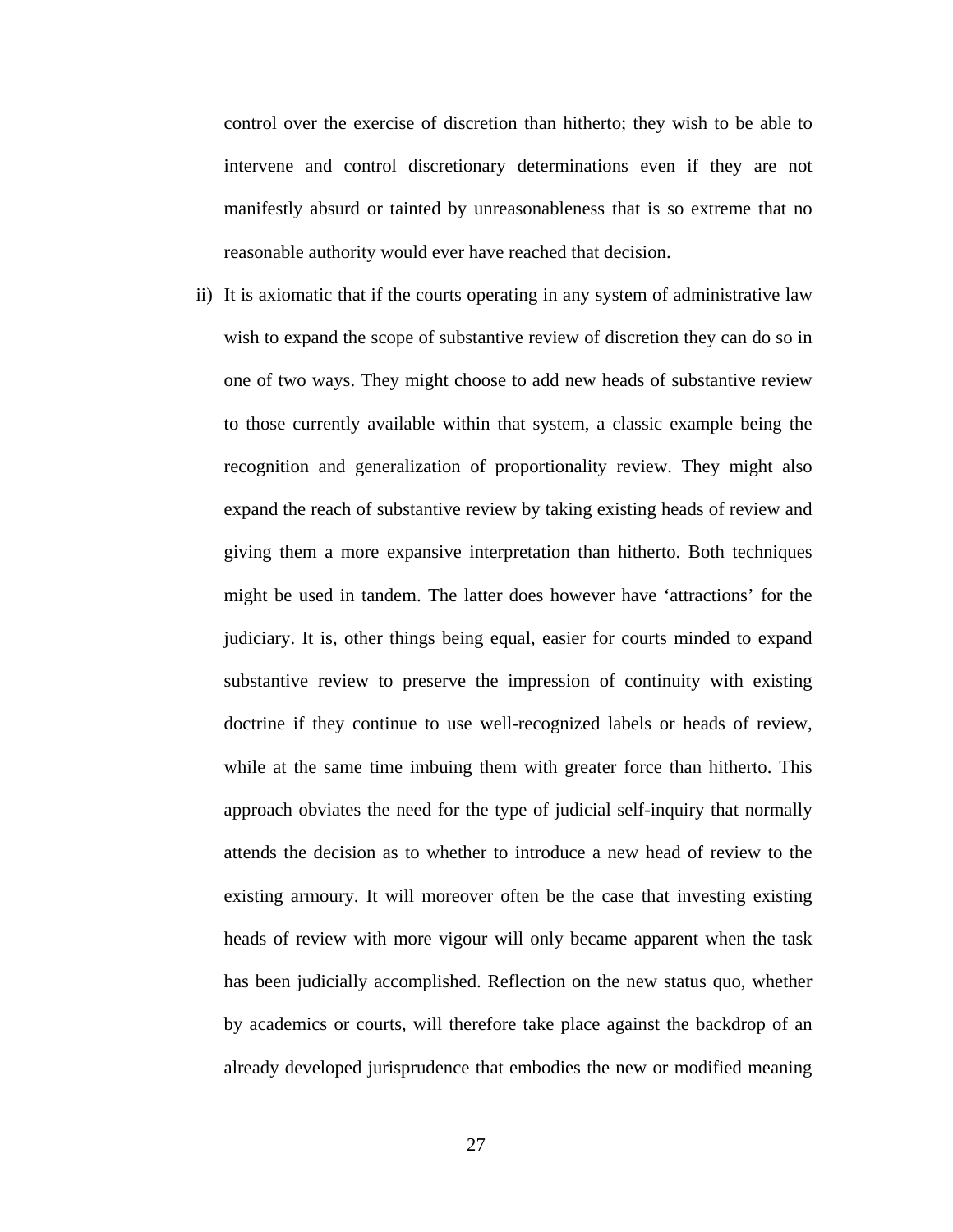given to the 'classic' head of review. It is in that sense *ex post facto*, as compared with the judicial and scholarly discourse that will attend the decision as to whether to introduce a new head of review, which will normally be *ex ante*.

iii) It is equally important to understand the 'driving force' behind this development. If the courts within a legal system decide that they wish to exercise more intensive rationality review, or that they desire to imbue an arbitrary and capricious test with more force than hitherto, then a principal tool used to achieve this end is to demand more reasons from the administrative authority and to subject those reasons to closer scrutiny. They may also demand more by way of inquiring into the evidentiary foundations underlying the particular decision that is being challenged. The latter, the evidentiary foundations for the contested decision, is related to the giving of reasons, but is nonetheless separate. A legal duty to provide reasons imposed by the courts will force the administrator to reveal why it acted in the way that it did, and thereby renders it easier for the reviewing court to decide whether those reasons were acceptable in the light of the relevant statute and its objectives. The provision of reasons is therefore an essential tool when the courts undertake substantive review of discretionary determinations, whether through a test framed in terms of rationality, manifest error or arbitrary and capricious. However a reviewing court may well feel that the reason that has been given is indeed rational, provided that there is some evidence to substantiate it. It is for this reason that reviewing courts will consider looking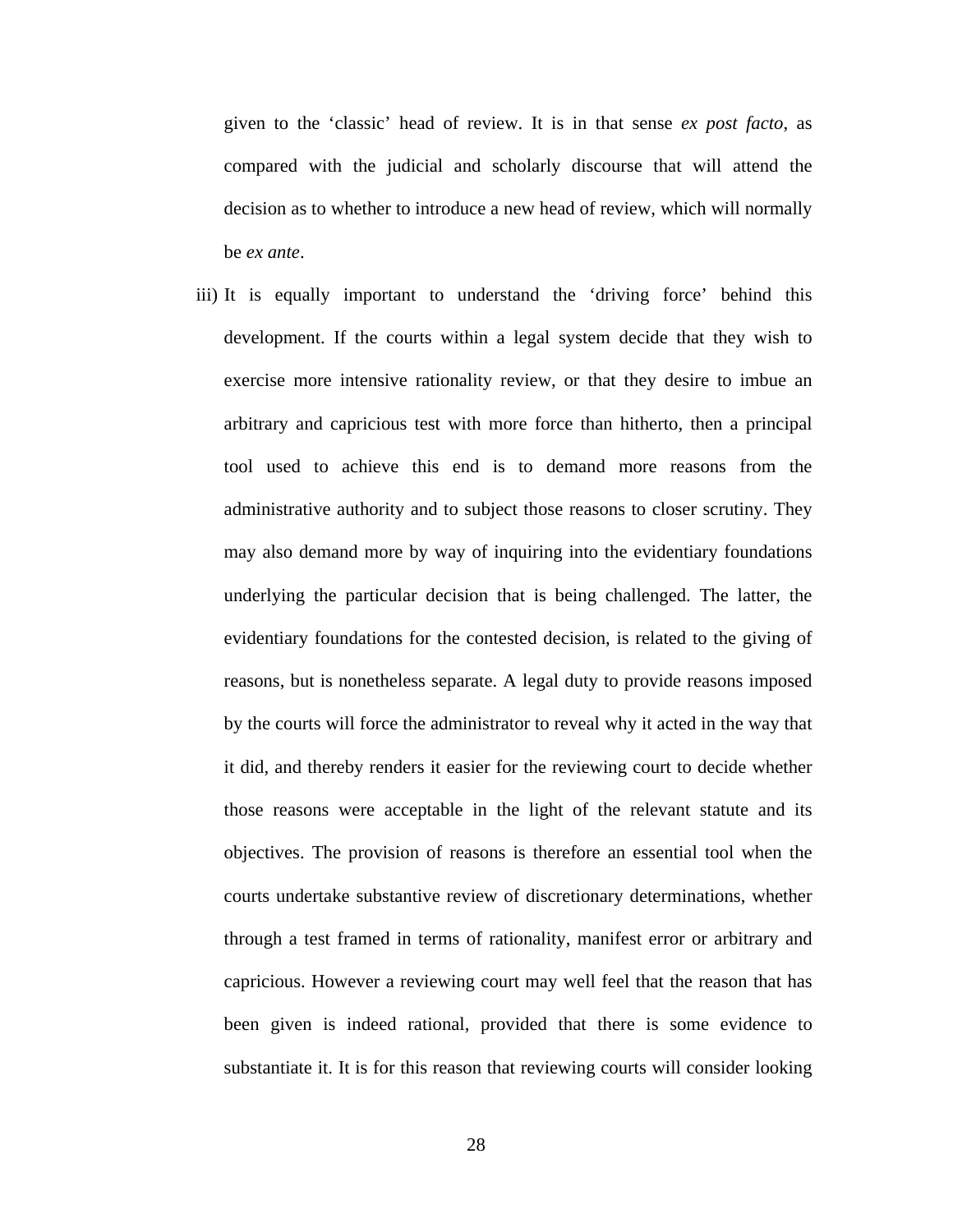to the evidentiary foundations of the contested decision. There is therefore a proximate connection between procedural and substantive review. Thus expansion of the duty to give reasons will normally lead to closer judicial scrutiny of the administration's reasoning process in order to discover whether there has been a substantive error. While it is perfectly possible in principle for the courts to demand more by way of reasons, but still to engage in low intensity review of the reasoning process in the context of substantive review, the reality is that expansion of process rights will at the least encourage the courts to engage in more intensive substantive review, because they have more to work with and therefore feel more confident about asserting judicial control.

iv) This still leaves open the issue touched on above, which is the reason or reasons why the courts have sought to expand their control over discretionary determinations. The reasons may of course differ from one legal system to another, but there are nonetheless certain common themes. Thus, in the US, the transformation of the arbitrary and capricious test from a relatively minimal 'long stop' to catch clear arbitrariness into a more potent tool for substantive control over discretion, was motivated in part by an increasing distrust of technical expertise combined with a greater willingness to engage in more serious review of technocratic decision-making.<sup>[39](#page-33-1)</sup> This was combined with increasing emphasis placed on the importance of transparency and participation in the making of the initial decision or rule.<sup>[40](#page-33-1)</sup> This served to place before a reviewing court a wider range of arguments about the content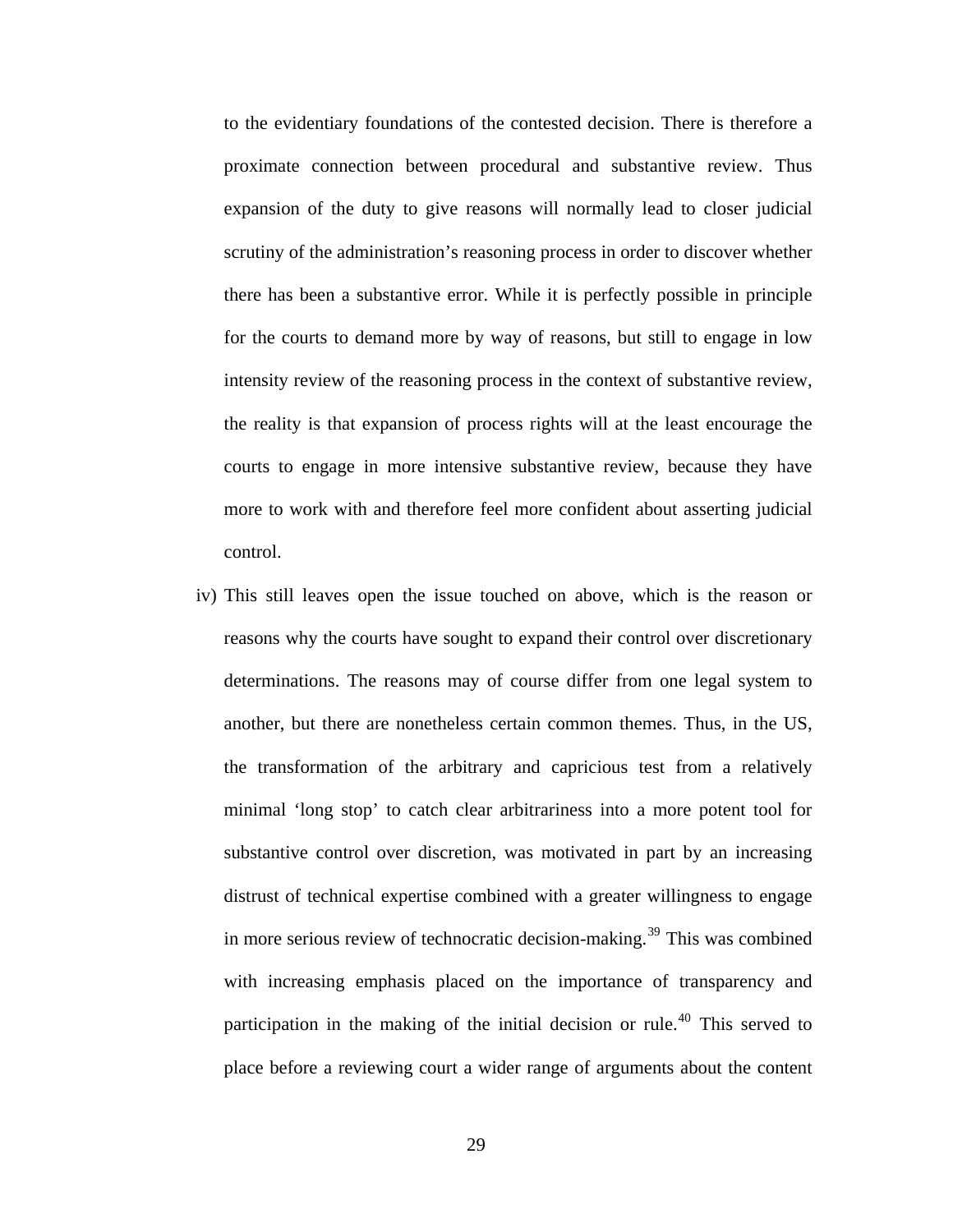of the contested norm, thereby facilitating closer review of the cogency of the reasoning used by the agency.

v) We can see analogous considerations at work in the development of EU law. The application of manifest error with a light touch in the early years was likely influenced by the ECJ's reticence in overturning norms in the new Community order, more especially when they were brokered through hard fought battles in the legislative arena. The EU is now firmly established and the Community courts may well justifiably feel that it can withstand annulment of some of its initiatives without thereby sending shock waves through the system as a whole. More intensive deployment of manifest error in relation to discretion and fact may also be explicable in terms of legitimacy. There has as is well known been a growing discourse on the legitimacy of the EU and on accountability of the decisions made therein. Imbuing the manifest error test with greater force and thereby bolstering substantive review is one way in which to enhance the accountability of those who made the initial decision and hence to increase the legitimacy of the resulting norms. The creation of the CFI is also undoubtedly of importance in this respect. It was established to ease the burden on the ECJ. Its initial jurisdiction was for complex cases with a heavy factual quotient, which required in-depth scrutiny of facts and attention to the reasoning of the primary decision-maker. These skills could be carried over when its jurisdiction was expanded to cover all direct actions brought by non-privileged applicants. The CFI was therefore well placed to put more intensive substantive review into practice. This is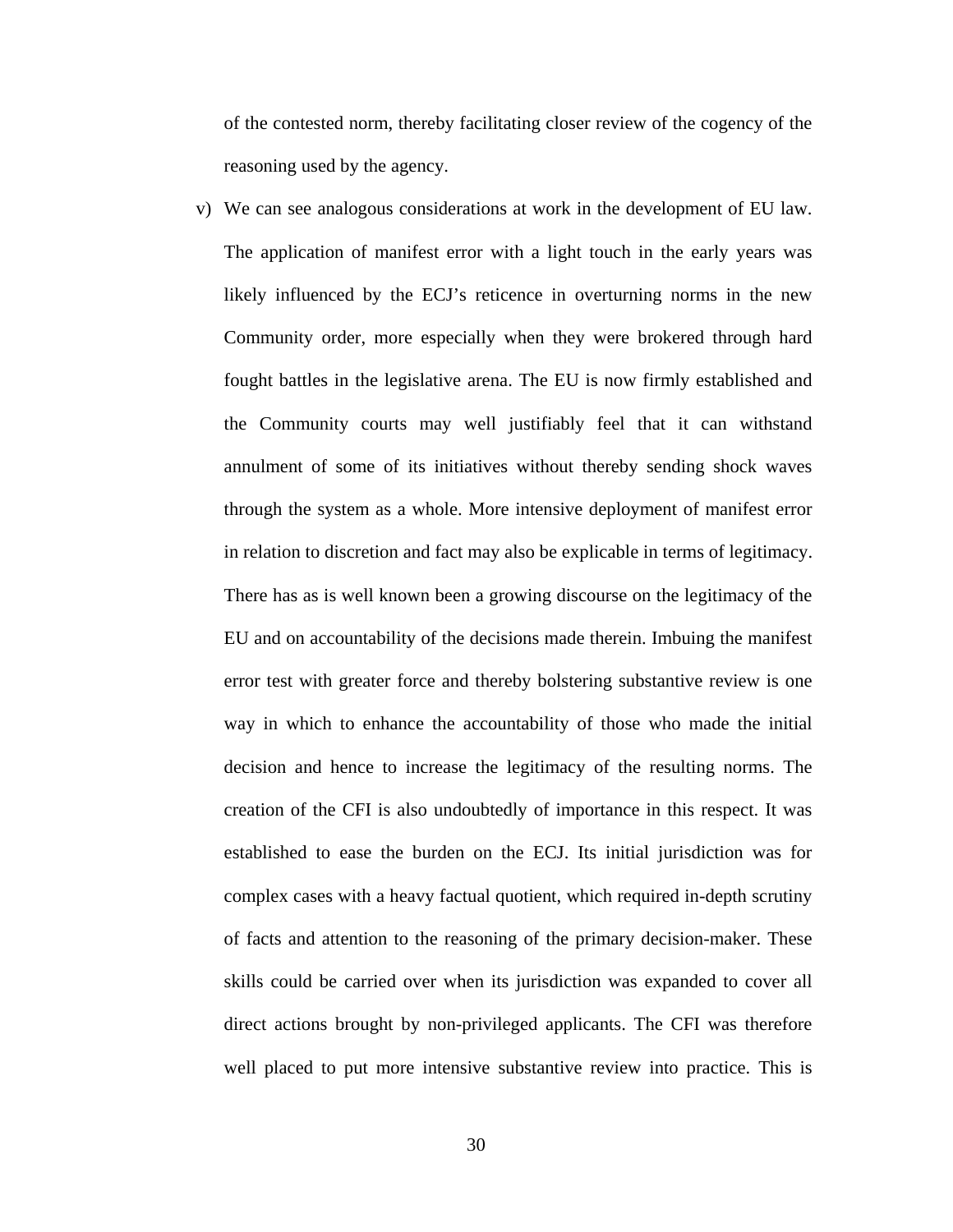reflected in the view expressed by Advocate General Vesterdorf that the creation of the CFI as a court of both first and last instance for the examination of facts in the cases brought before it was 'an invitation to undertake an intensive review in order to ascertain whether the evidence on which the Commission relies in adopting a contested decision is sound.<sup>[41](#page-33-1)</sup>

<sup>3</sup> 467 US 837, 842-843.

1

<sup>4</sup> *Ibid* 844. See also, *NLRB* v.*United Food and Commercial Workers Union, Local 23, AFL-CIO* 484 US 112, 123 (1987); *Mississippi Power* v. *Moore* 487 US 354, 380-382 (1988); *Sullivan* v. *Everhart* 494 US 83, 89 (1990); *Pension Benefit Guaranty Corporation* v. *LTV Corporation* 496 US 633, 648 (1990); *Department of the Treasury, Internal Revenue Service* v. *Federal Labour Relations Authority* 494 US 922, 928 (1990); *Armstrong World Industries, Inc.,* v. *Commissioner of Internal Revenue* 974 F.2d 422, 430 (3rd Cir. 1992); *West* v. *Sullivan* 973 F.2d 179, 185 (3rd Cir.1992).

<sup>∗</sup> Professor of English Law, St John's College, Oxford.

<sup>1</sup> *Chevron USA Inc v N.RD.C* 467 US 837 (1984).

<sup>2</sup> See also, *Etsi Pipeline Project* v. *Missouri* 484 US 495, 517 (1988); *Pittston Coal Group* v. *Sebben* 488 US 105, 113 (1988); *Bowen* v. *Georgetown University Hospital* 488 US 204, 212 (1988); *Adams Fruit Company, Inc.,* v. *Ramsford Barrett* 494 US 638, 649 (1990); *Department of the Treasury* 494 US 922 (1990); *Dole* v. *United Steelworkers of America* 494 US 26, 43 (1990); *NRDC* v. *Defense Nuclear Faclities Safety Board* 969 F.2d 1248, 1250-1251 (D.C.Cir.1992).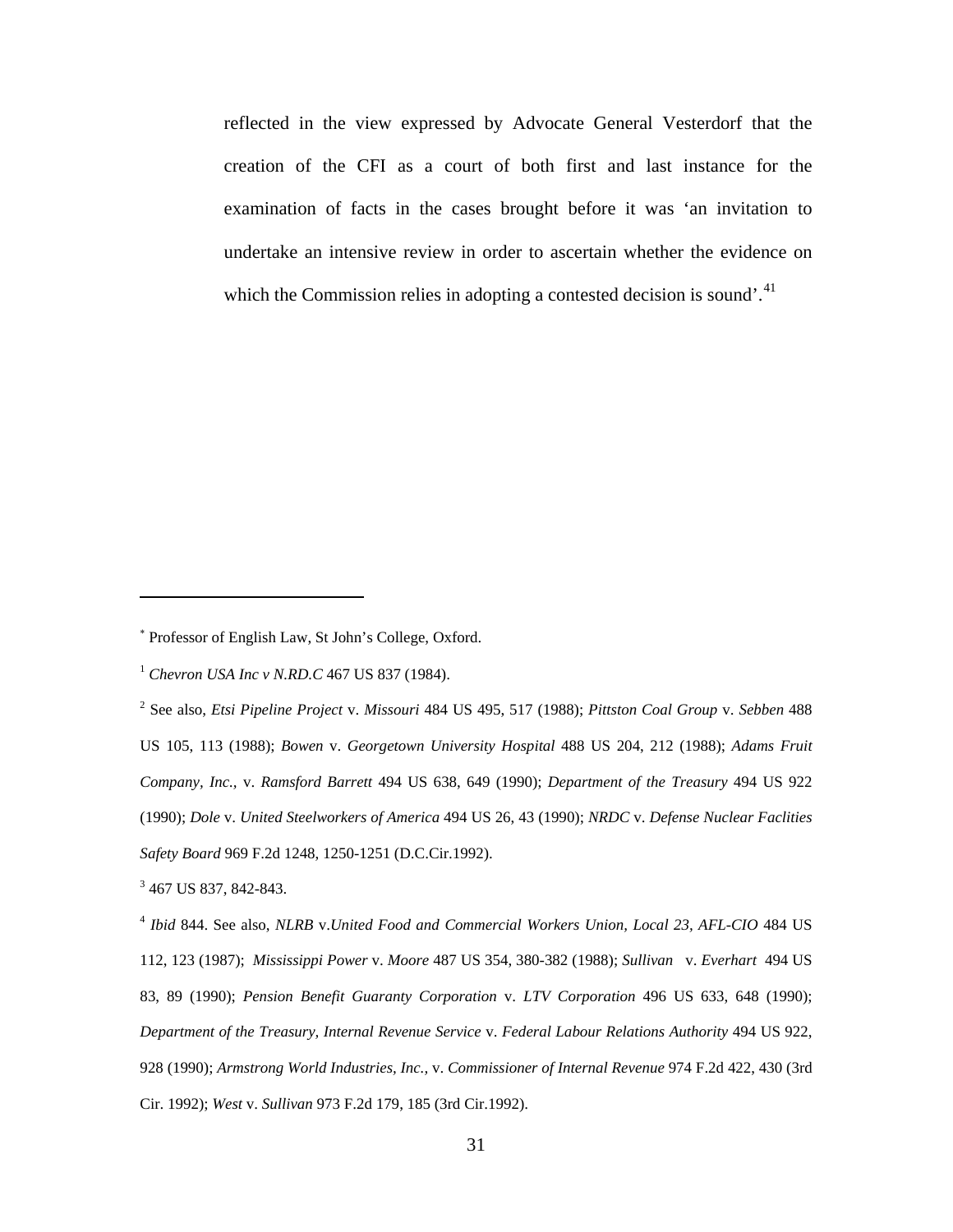$<sup>5</sup>$  A Aman and W Mayton, *Administrative Law* (West Publishing,  $2<sup>nd</sup>$ . ed., 2001), 453-460.</sup>

<sup>6</sup> *Consolidated Edison Co. v NLRB* 305 U.S. 197, 229 (1938).

<sup>7</sup> *Associated Industries v US Dept of Labor* 487 F.2d. 342, at 350 (2d Cir. 1973); *Association of Data*  Processing Service Organizations, Inc. v Board of Governors of the Federal Reserve System 745 F.2d 677, 683 (D.C. Cir. 1984).

<sup>8</sup> A. Aman and W. Mayton, *Administrative Law* (West, 2<sup>nd</sup> ed., 2001), 234-6; *Steadman v. SEC* 450 US 91 (1981).

<sup>9</sup> *Ibid*. at 453-71.

 $\overline{a}$ 

10 Case 730/79, *Philip Morris Holland BV v. Commission* [1980] ECR 2671.

<sup>11</sup> *Associated Picture Houses Ltd. v. Wednesbury Corporation* [1948] 1 K.B. 223, 228-230.

<sup>12</sup> *Council of Civil Service Unions v. Minister for the Civil Service* [1985] A.C. 374, 410.

<sup>13</sup> *Hall & Co. Ltd. v. Shoreham-by-Sea Urban District Council* [1964] 1 W.L.R. 240; *R. v. Hillingdon London Borough Council, ex p. Royco Homes Ltd.* [1974] Q.B. 720; *West Glamorgan County Council v. Rafferty* [1987] 1 W.L.R. 457; *R. v. Secretary of State for the Home Department, ex p. Tawfick* [2001] A.C.D. 28; *R. v. Secretary of State for Health, ex p. Wagstaff* [2001] 1 W.L.R. 292; *R. (on the application of Howard) v. Secretary of State for Health* [2002] E.W.H.C. 396; *R. (on the application of Von Brandenburg) v. East London and the City Mental Health Trust* [2002] Q.B. 235. .

<sup>14</sup> *R. v. Lord Saville of Newdigate, ex p. A* [1999] 4 All E.R. 860, para. 33; *R. v. Parliamentary Commissioner for Administration, ex p. Balchin* [1997] C.O.D. 146; *R. v. North and East Devon Health Authority, ex p. Coughlan* [2001] Q.B. 213, para 65.

<sup>15</sup> *Ibid*. para. 65.

<sup>16</sup> *R. v. Chief Constable of Sussex, ex p. International Trader's Ferry Ltd.* [1999] 2 A.C. 418, 452.

<sup>17</sup> *R. v. Secretary of State for the Home Department, ex p. Daly* [2001] 2 A.C. 532, 549; *R. (on the application of Louis Farrakhan) v. Secretary of State for the Home Department* [2002] 3 W.L.R. 481, para. 66.

18 Sir John Laws, "*Wednesbury*", in C. Forsyth and I. Hare (eds.), *The Golden Metwand and the Crooked Cord, Essays in Honour of Sir William Wade* (Oxford University Press, 1998), pp. 185-202.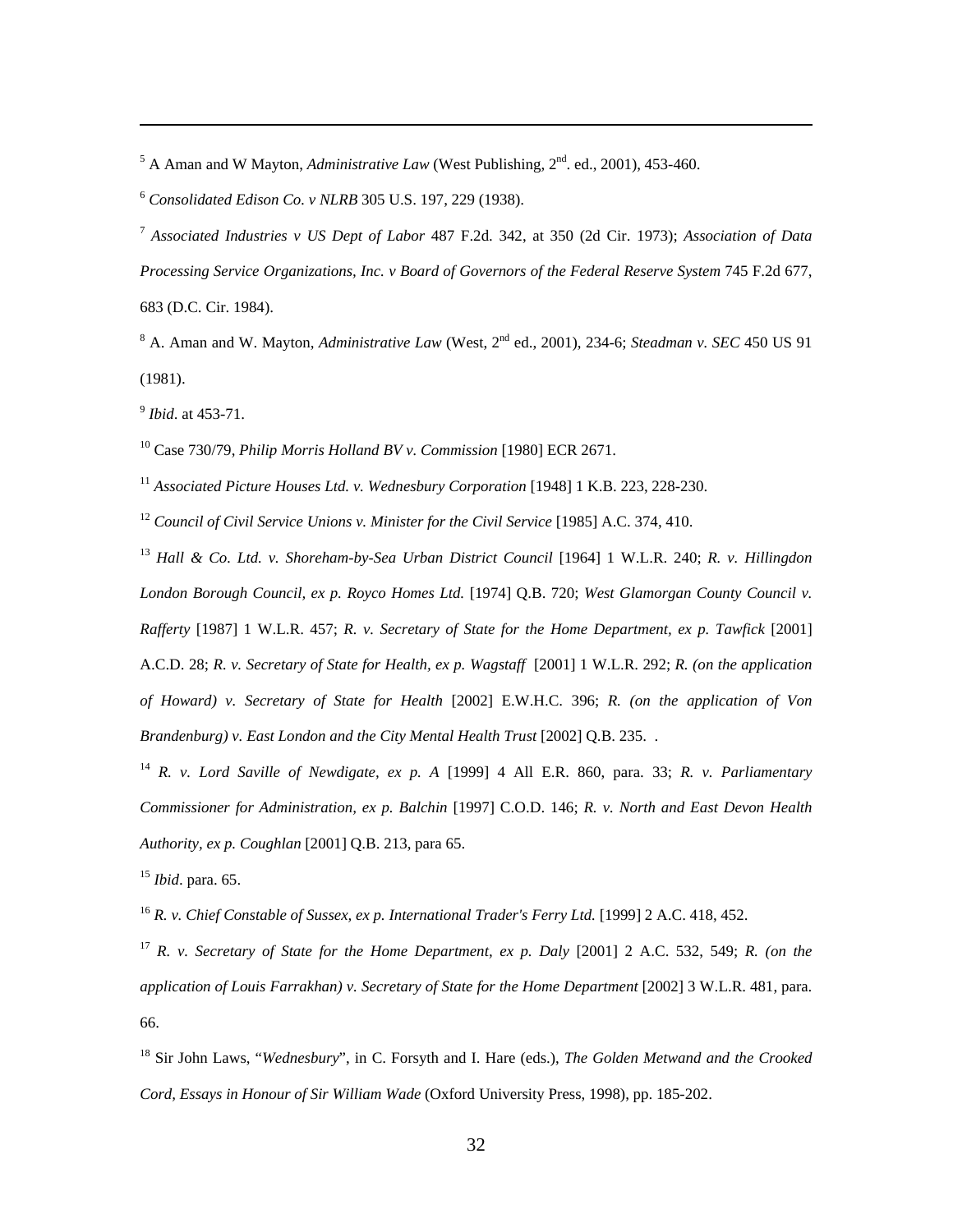<sup>19</sup> *R. v. Secretary of State for the Home Department, ex p. Brind* [1991] 1 A.C. 696, 748-749.

<sup>20</sup> *R. v. Ministry of Defence, ex p. Smith* [1996] Q.B. 517.

<sup>21</sup> Administrative Procedure Act 1946, s. 706(2)(a).

<sup>22</sup> A. Aman and W. Mayton, *Administrative Law* (West, 2nd ed., 2001), 519-29; S. Breyer, R. Stewart, C. Sunstein and M. Spitzer, *Administrative Law and Regulatory Policy* (Aspen Law & Business, 5<sup>th</sup> ed., 2002), 415.

23 M. Shapiro, 'Codification of Administrative Law: The US and the Union' (1996) 2 *ELJ* 26, 28.

<sup>24</sup> *Ibid*. at 33.

 $\overline{a}$ 

25 See, *Greater Boston Television Corp. v. Federal Communications Commission* 444 F.2d 841, at 850-53 (D.C.Cir. 1970), cert. denied 403 U.S. 923 (1971); *Environmental Defense Fund Inc v. Ruckelshaus* 439 F.2d 584 (D.C.Cir. 1971); H. Leventhal, 'Environmental Decision making and the Role of the Courts' 122 *U.Pa LRev* 509 (1974); R. Stewart, 'The Reformation of American Administrative Law' 88 *Harv.L Rev* 1667 (1975); R. Stewart, 'The Development of Administrative and Quasi-Constitutional Law in Judicial Review of Environmental Decision Making; Lessons From the Clean Air Act' 62 *Iowa L Rev* 713 (1977); A. Aman, 'Administrative Law in a Global Era: Progress, Deregulatory Change & The Rise of the Administrative Presidency' 73 *Corn L Rev* 1101 (1988).

<sup>26</sup> *Motor Vehicle Manufacturers Assn. v State Farm Mutual Automobile Insurance Co.* 463 U.S. 29, at 42-3 (1983).

27 Paul Craig, *EU Administrative Law* (Oxford University Press, 2006), Chap. 13.

28 See, eg, Case 57/72, *Westzucker GmbH v. Einfuhr-und Vorratsstelle für Zucker* [1973] ECR 321; Case 98/78, *Firma A. Racke v. Hauptzollamt Mainz* [1979] ECR 69.

29 Case T-13/99, *Pfizer Animal Health SA v. Council* [2002] ECR II-3303. See also Case T-70/99, *Alpharma Inc v. Council* [2002] ECR II-3495.

<sup>30</sup> *Ibid*. para. 311.

<sup>31</sup> *Ibid*. para. 66.

<sup>32</sup> *Ibid*. para. 168.